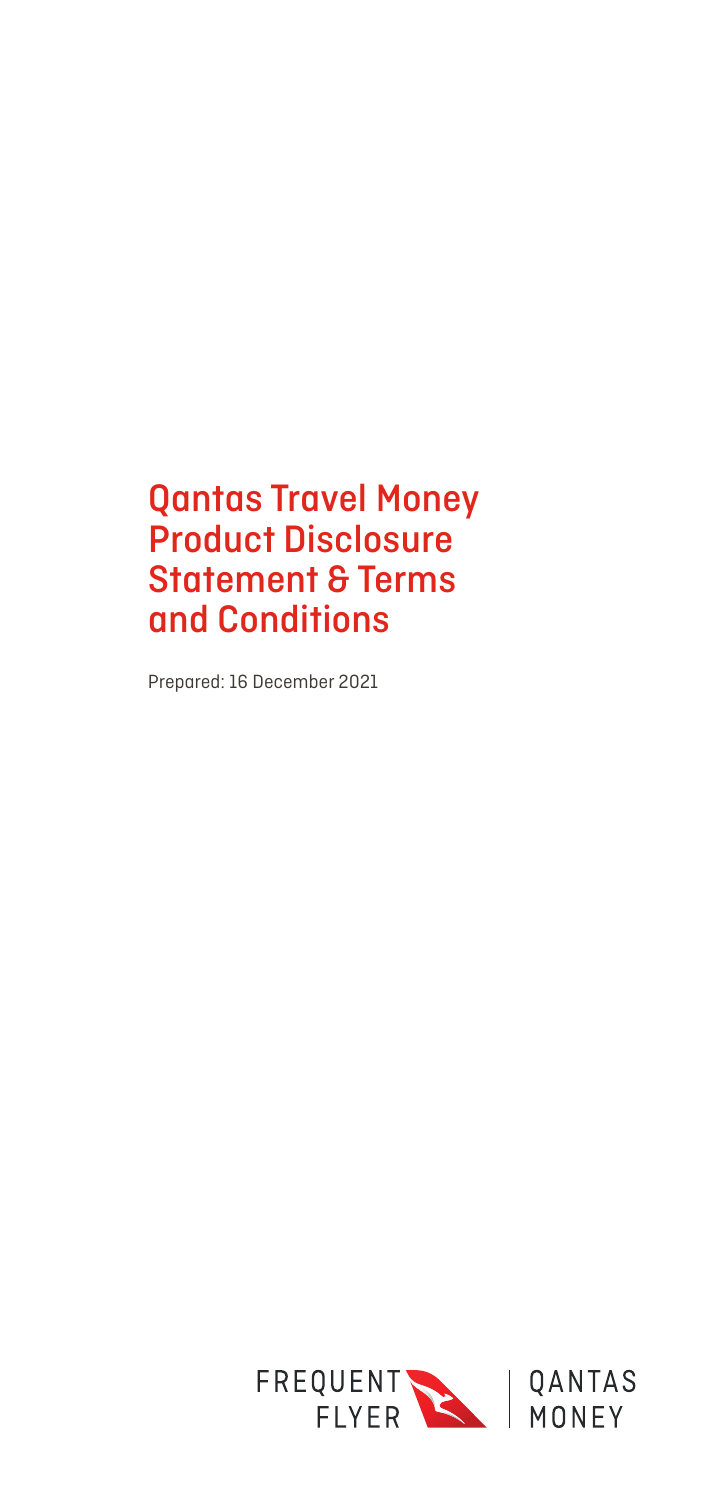# Qantas Travel Money – Quick Reference

#### Website

Visit qantastravelmoney.com to learn more about the product and to manage your Facility.

For Qantas or Qantas Frequent Flyer program details visit qantas.com.

Mastercard Qantas Travel Money Global Support (including Global Assistance)

| Within Australia:                                                                     | 1300 825 302 (local call)             |  |
|---------------------------------------------------------------------------------------|---------------------------------------|--|
| Overseas:                                                                             | +61 1300 825 302 (call charges apply) |  |
| Follow prompts for Qantas Travel Money enquiries<br>Available 24 hours, 7 days a week |                                       |  |

Email: customercare@qantastravelmoney.com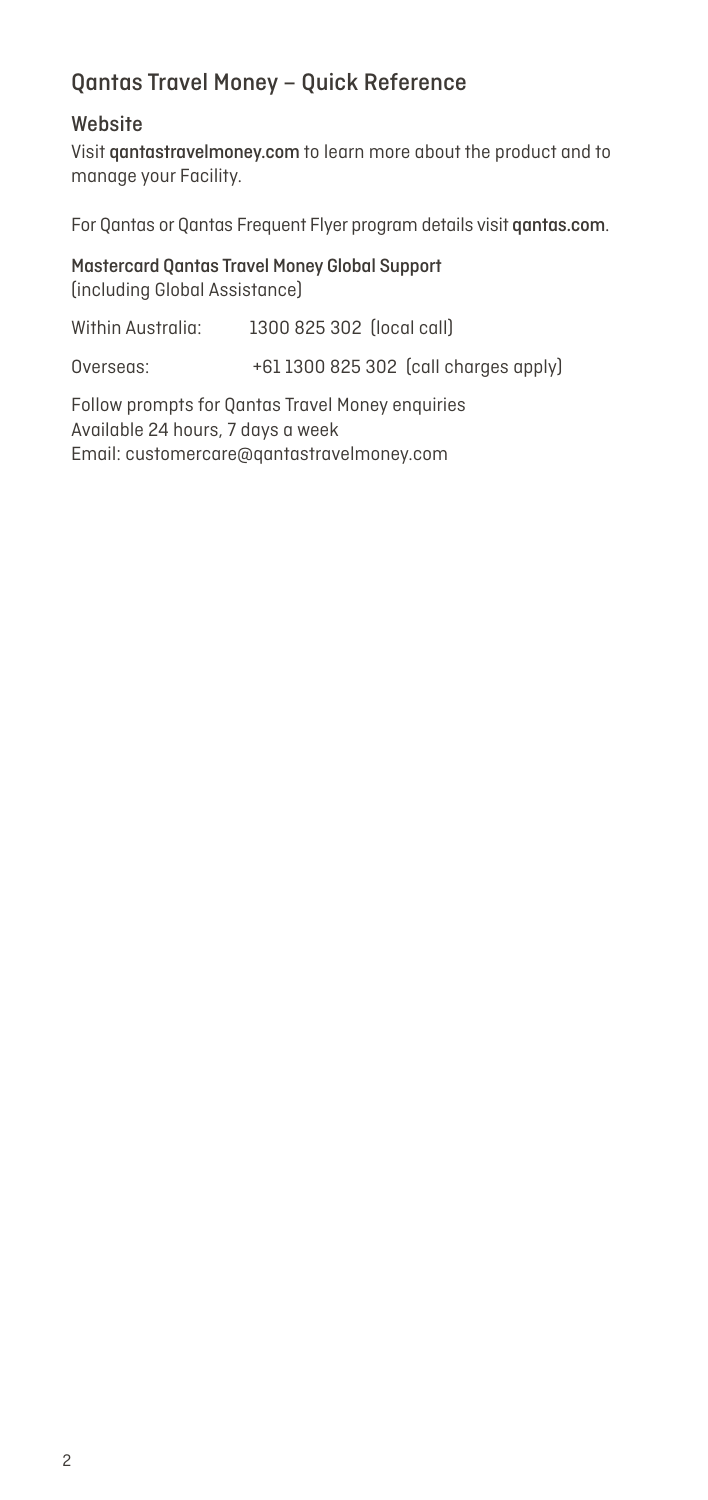# **Table of Contents**

| 2. The Issuer, Mastercard Prepaid Management Services and Qantas  4          |  |
|------------------------------------------------------------------------------|--|
|                                                                              |  |
|                                                                              |  |
|                                                                              |  |
|                                                                              |  |
|                                                                              |  |
|                                                                              |  |
|                                                                              |  |
|                                                                              |  |
|                                                                              |  |
|                                                                              |  |
|                                                                              |  |
|                                                                              |  |
|                                                                              |  |
|                                                                              |  |
|                                                                              |  |
|                                                                              |  |
|                                                                              |  |
|                                                                              |  |
|                                                                              |  |
|                                                                              |  |
|                                                                              |  |
|                                                                              |  |
|                                                                              |  |
|                                                                              |  |
| 19. Your Personal Information (important information about your privacy)  33 |  |
|                                                                              |  |
|                                                                              |  |
|                                                                              |  |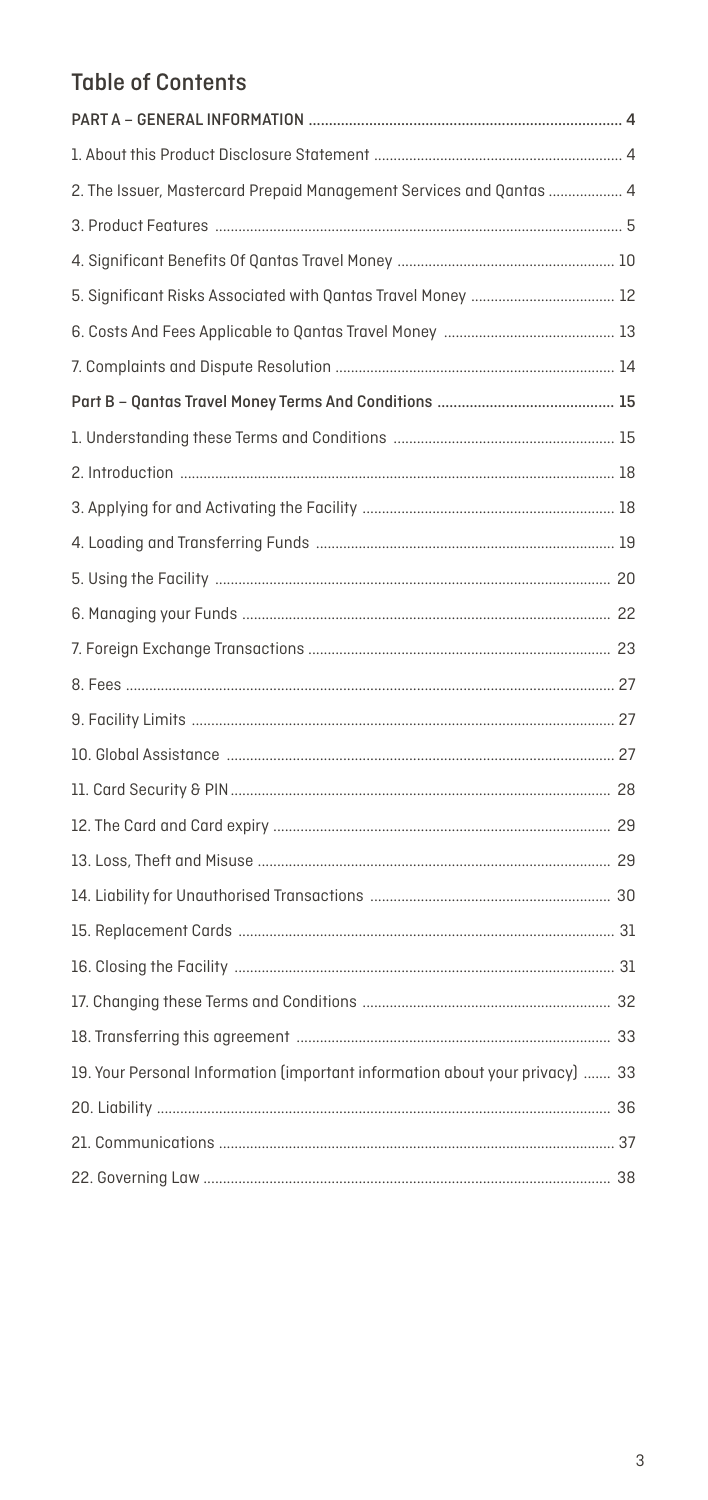## Product Disclosure Statement

This Product Disclosure Statement (PDS) contains important information about the Qantas Travel Money prepaid payment facility (Qantas Travel Money) and is comprised of two parts. Part A contains general information about Qantas Travel Money including its significant features, benefits and risks and Part B contains the Terms and Conditions that apply to Qantas Travel Money.

## Part A – General information

## 1. About this Product Disclosure Statement

This Product Disclosure Statement has been prepared by Heritage Bank Limited: ABN 32 087 652 024; AFSL 240 984 (the Issuer).

The purpose of this PDS is to assist you in deciding whether to acquire Qantas Travel Money. It is important that you read and understand this PDS before deciding to apply for this product, and then keep it for future reference.

Copies of this PDS are available at **aantastravelmoney.com.** Information in this PDS that is not materially adverse information is subject to change from time to time. You may access this updated information at qantastravelmoney.com. Alternatively, you may request a paper copy of this updated information free of charge from Mastercard Qantas Travel Money Global Support.

The information set out in this PDS is general in nature and has been prepared without taking into account your objectives, financial situation or needs. Before applying for Qantas Travel Money you should consider whether it is appropriate for you, having regard to your own objectives, financial situation and needs.

Some important terms used in this PDS are defined in clause 1.1 of the Terms and Conditions contained in Part B of this PDS.

The Target Market Determination for this product can be located at www.heritage.com.au/TMD and qantastravelmoney.com/tmd

## 2. The issuer, Mastercard Prepaid Management Services and Qantas

#### The Issuer

The Issuer, Heritage Bank Limited, is an authorised deposit-taking institution holding an authority to carry on banking business in Australia, and issues Qantas Travel Money under arrangements between it, Qantas and Mastercard Prepaid Management Services.

By applying for, acquiring and activating this Facility you are entering into a contractual relationship (governed by the Terms and Conditions) with the Issuer, not with Mastercard Prepaid Management Services or Qantas. The Issuer holds an Australian Financial Services Licence (240 984) authorising it to deal in, and provide financial product advice in relation to, certain classes of financial products, including Qantas Travel Money.

The Issuer is a member of Mastercard® and is responsible for the settlement of transactions using Qantas Travel Money, but may outsource these functions to service providers. The Issuer's contact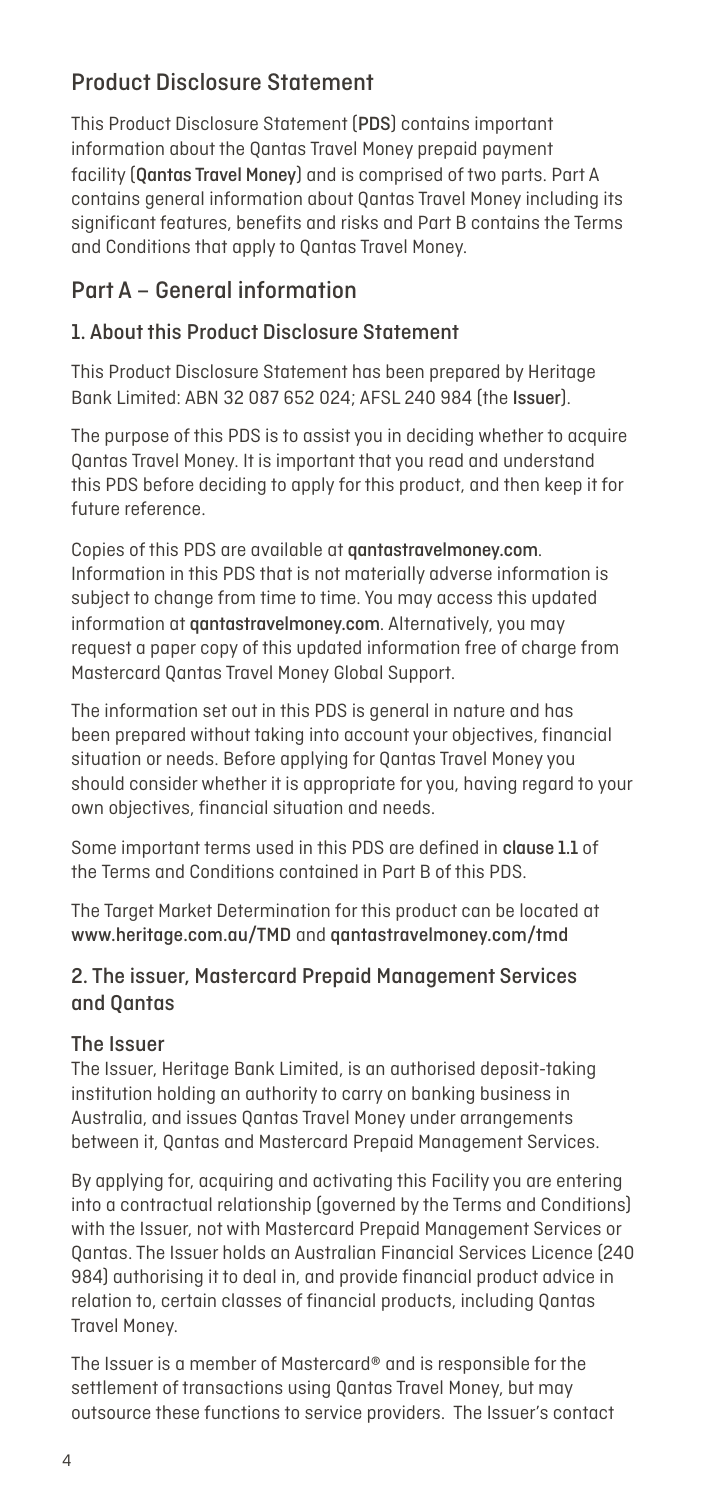details are set out in section 7 of Part A below.

#### Mastercard Prepaid Management Services

Mastercard Prepaid Management Services Pty Ltd: ABN 47 145 452 044, AFSL 386 837 distributes Qantas Travel Money (together with Qantas Airways Limited: ABN 16 009 661 901 (Qantas)) and supplies the processing services for Qantas Travel Money, including services and systems necessary to support the issue of, and the processing of all transactions using, Qantas Travel Money. In particular, Mastercard Prepaid Management Services is responsible for customer data and customer service via Mastercard Qantas Travel Money Global Support. Mastercard Prepaid Management Services holds an Australian Financial Services Licence (386 837) authorising it to deal in and provide financial product advice with respect to certain classes of financial products including Qantas Travel Money. Mastercard Prepaid Management Services is part of the Mastercard® group of companies.

#### **Oantas**

Qantas enables Qantas Travel Money to be made available through its Qantas Frequent Flyer membership card with Qantas Travel Money technology (Card) and is primarily responsible for the Card's design, production and distribution of the Card under arrangements with the Issuer and Mastercard Prepaid Management Services, and for the issue of the Qantas Points you can earn by using Qantas Travel Money.

Qantas acts as an authorised representative of Mastercard Prepaid Management Services for the purposes of distributing Qantas Travel Money and providing general financial product advice with respect to Qantas Travel Money. The authorised representative number of Qantas is 261 363.

## 3. Product features

#### What is Qantas Travel Money?

Qantas Travel Money is a multi-currency reloadable, prepaid payment facility (for travel, domestic and online use) that allows you to preload your own funds to make purchases and withdraw cash overseas and in Australia where Mastercard cards are accepted. Qantas Travel Money is accessed via the Card and Currencies are managed online at qantastravelmoney.com.

Qantas Travel Money uses the Mastercard payment scheme. As such it can be used to obtain local currency from Mastercard ATMs around the world and to pay directly for goods and services at millions of shops, restaurants, hotels and other locations that accept Mastercard worldwide (excluding purchases relating to gambling or adult entertainment and the further exclusions detailed in clause 5 of the Terms and Conditions). Qantas Travel Money may also be accepted online by merchants that accept Mastercard both overseas and in Australia.

Your use of Qantas Travel Money is subject to the Terms and Conditions set out in Part B.

Applying for and activating Qantas Travel Money Qantas Travel Money may be accessed through your Card, provided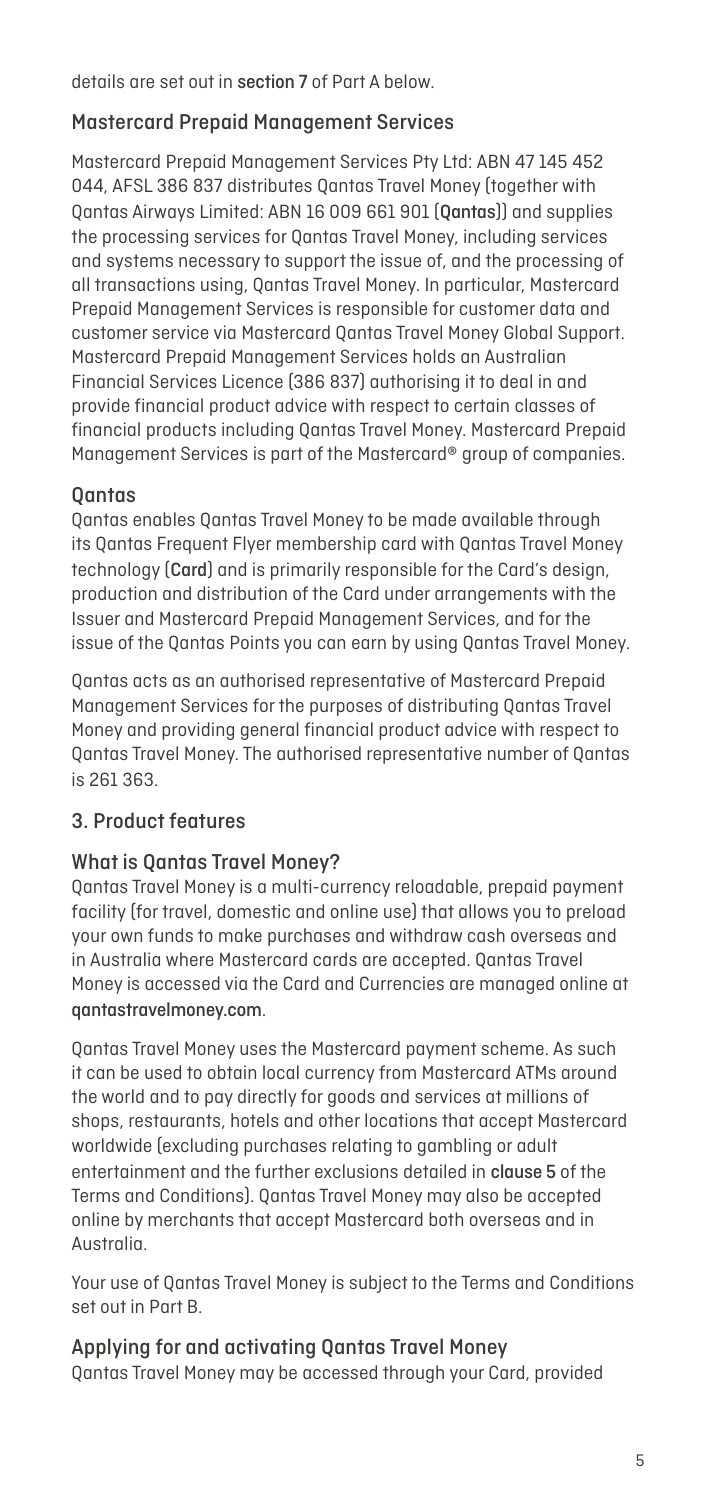you have a residential address in Australia, you are a current Qantas Frequent Flyer member and you are 16 years or older. When the Card is first provided to you the Qantas Travel Money functionality is inactive and cannot be used.

In order to use the Qantas Travel Money functionality, you must apply for Qantas Travel Money online at any time after you receive your Card by going to **gantastravelmoney.com** and following the prompts. Activation of Qantas Travel Money will be subject to our accepting your application, which includes successfully verifying your identity. Please see clause 3 of the Terms and Conditions for more information.

### Available Currencies

Using Australian Dollars, you can purchase and hold multiple Currencies in your Qantas Travel Money Facility which can be accessed using a single Card. Each Currency that you purchase when loading Qantas Travel Money will be held in a distinct Currency balance. A separate balance can be held in your Qantas Travel Money Facility for each of the following Currencies, subject to change from time to time:

- Australian Dollars (AUD)
- United States Dollars (USD)
- Great British Pounds (GBP)
- Euros (EUR)
- Thai Baht (THB)
- New Zealand Dollars (NZD)
- Singapore Dollars (SGD)
- Hong Kong Dollars (HKD)
- Canadian Dollars (CAD)
- Japanese Yen (JPY)
- United Arab Emirates Dirham (AED)

As Qantas Travel Money is a multi-currency facility, it is set up so that you can fully utilise your entire balance to fund a transaction. This means that where you do not have funds available in the currency of the transaction, either because it is not an available Currency, or because you do not have a sufficient balance in the relevant Currency, Qantas Travel Money will use the balances of your other loaded Currencies in the default order of priority to fund the transaction.

#### Order of Priority

The default order of priority is:

- 1. AUD,
- 2. USD,
- 3. GBP,
- 4. EUR,
- 5. THB,
- 6. NZD,
- 7. SGD,
- 8. HKD,
- 9. CAD,
- 10. JPY, and
- 11. AED.

Qantas Travel Money will first take funds from the relevant Currency balance that the transaction is denominated in, i.e. if the transaction in question is in USD, Qantas Travel Money will first look to see if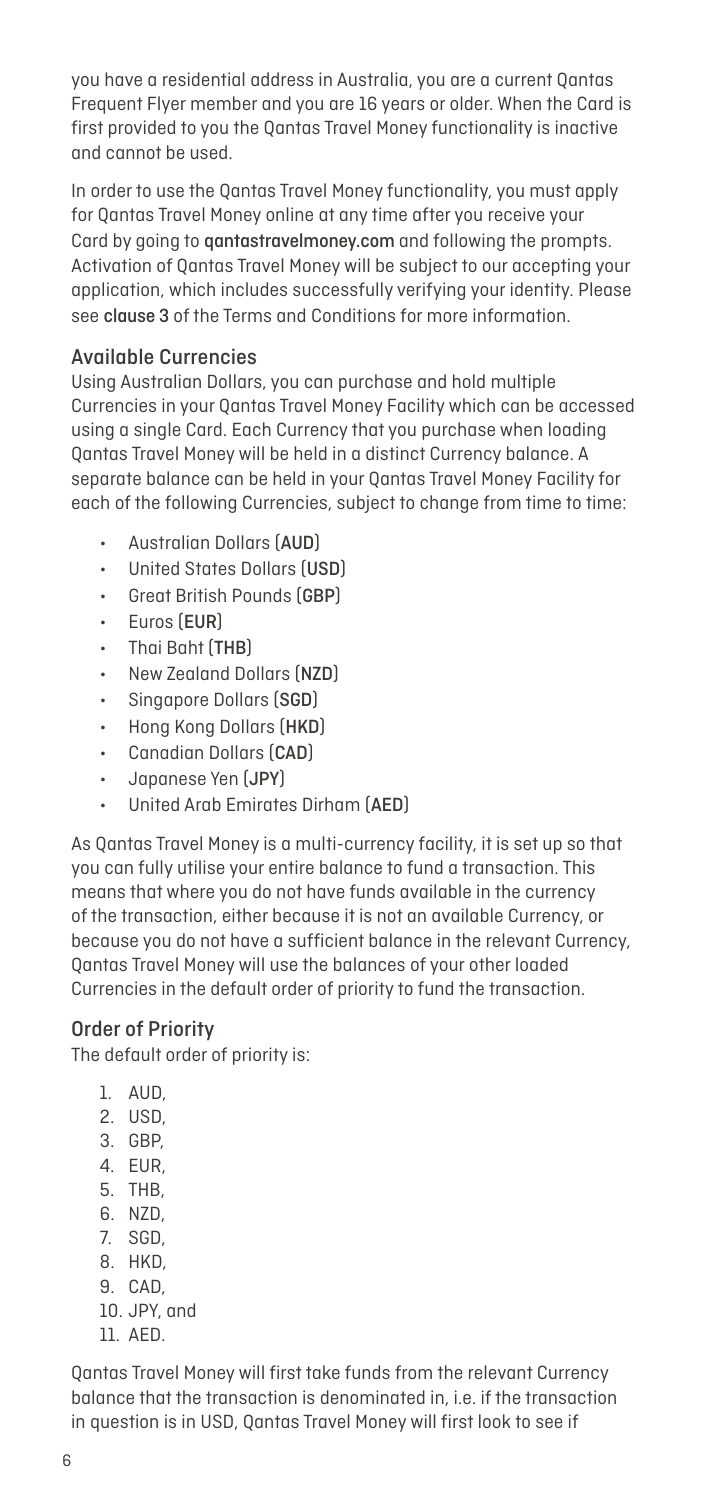you have a sufficient USD balance and, if not, will then work its way through the other Currency balances in the above default order of priority until the transaction amount is able to be satisfied in full. Please refer to clause 7 of Part B for a worked example of a transaction utilising different Currencies. If there are insufficient funds in all Currencies in your Facility, the transaction may not be completed. If a transaction is still processed and cleared, the negative balance becomes a debt immediately payable by you and you must pay that debt immediately.

#### Loading

Your Qantas Travel Money Facility can be loaded in the available Currencies as often as you like subject to the limits set out below.

Loading via qantastravelmoney.com (Online Load): To load your Qantas Travel Money Facility you can visit qantastravelmoney.com and follow the prompts. Once you complete your load transaction instruction, you will be able to make payment for the transaction using BPAY® or Bank Transfer via your financial institution, using Debit Card Load or using other such methods as we make available from time to time. Bank Transfer is the process of loading your Qantas Travel Money Facility by direct transfer from your bank account.

If you choose to settle via BPAY you will be provided with the relevant Biller Code and a reference number at the time you book the transaction. The reference number that you are provided is unique to each transaction and will change for subsequent transactions that you choose to settle through BPAY.

If you choose to settle via Bank Transfer you will be provided with a BSB, Account Number and a reference number. The BSB and Account Number will remain the same for each subsequent transaction, although we will provide you with those details every time you book a transaction at qantastravelmoney.com

If you choose to settle via Debit Card Load, you must make payment for the transaction using your Mastercard debit card or Visa debit card by following the prompts at the time you book the transaction. Payment must be made using a Mastercard debit card or Visa debit card held in your name. A Debit Card Load Fee may apply. Please refer to the Fees Table in section 6 of Part A of this PDS.

Online Loads that are settled using BPAY generally take two Business Days to be processed however may take longer if the payment is made after 2pm Australian Eastern Standard Time. Online Loads that are settled using Bank Transfer generally take one Business Day to be processed, however may take longer if the payment is made after 2pm Australian Eastern Standard Time. Funds that are settled using Debit Card Load will be processed instantly.

Please see the online ordering terms and conditions at qantastravelmoney.com for more information about Online Load transaction instructions.

Although a load transaction can be for a value denominated in any of the available Currencies, you may only make payment for such load transactions for which instructions have been completed through qantastravelmoney.com in Australian Dollars.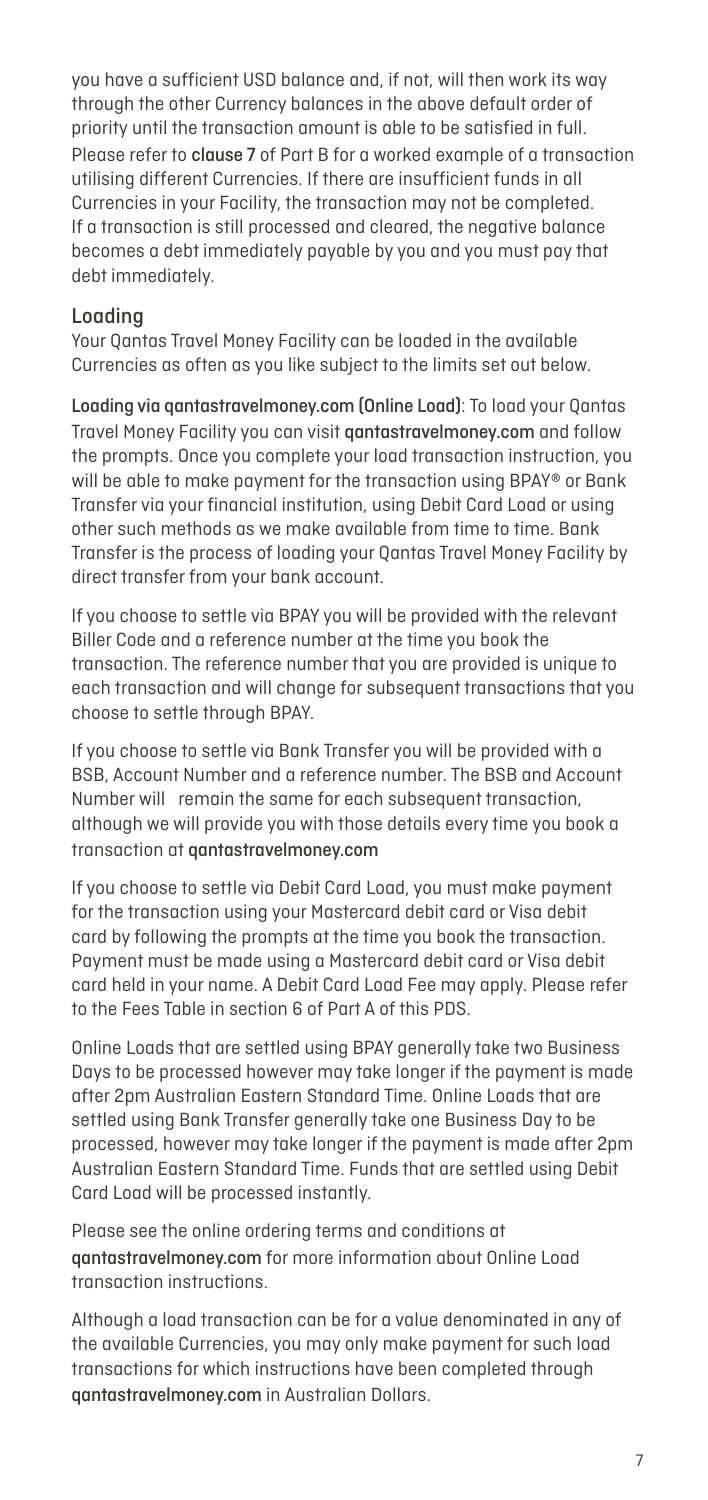Loading directly from internet banking: Funds may also be loaded directly via Bank Transfer Load or BPAY Load (using your own internet banking or phone banking) in Australian Dollars as follows:

| For Bank Transfer Loads: |                                                 |
|--------------------------|-------------------------------------------------|
| BSB:                     | 880-116                                         |
| Account Number:          | 9 digit account number to be retrieved from     |
|                          | 'Account settings' within gantastravelmoney.com |
| Account Name:            | 'Your Name'                                     |

Go to your internet banking website and choose to make payment to another bank account. This may be referred to as a 'Funds Transfer' or 'Pay Anyone' or similar term.

Bank Transfer Loads will generally take one Business Day to be processed, however may take longer if the payment is made after 2pm Australian Eastern Standard Time.

Please note that the Bank Transfer account number that we provide to you does not constitute a deposit account and is provided solely for the purpose of enabling you to load funds onto your Qantas Travel Money facility. In particular you are unable to use the BSB and account details to make any other payments, including but not limited to direct debit payments.

| For BPAY Loads: |                                                                                          |
|-----------------|------------------------------------------------------------------------------------------|
| Biller code:    | 535807                                                                                   |
| Reference no:   | Your 16-digit Qantas Travel Money number on<br>the Oantas Travel Money side of your Card |

Go to your internet banking website, login and choose to make a payment via BPAY.

BPAY Loads will generally take two Business Days to be processed however may take longer if the payment is made after 2pm Australian Eastern Standard Time.

Bank Transfer Loads or BPAY Loads will be allocated to your current default Currency (and will be converted to that default currency if the default currency is not Australian Dollars). The default Currency will initially be Australian Dollars, however you can change your default Currency at qantastravelmoney.com. Please note that you can only have one default Currency at a time. If you send a Bank Transfer Load or BPAY Load and then change your default Currency before we receive your Bank Transfer/BPAY payment we will apply your load to the Currency that is set as your default Currency at the time we process your load, which may not be the default Currency to which you recently changed. More information about loading is set out in the Terms and Conditions and at qantastravelmoney.com

Load times may vary between financial institutions including when your transfer is initiated outside business hours or prior to or during a weekend or public holiday.

#### Managing Your Funds

Once your Qantas Travel Money Facility has been Activated (as defined in clause 1.1 of Part B) and you have registered online through My Account at qantastravelmoney.com, you can load funds, check your balances, allocate your funds across Currencies, transfer funds to other Qantas Travel Money Facilities and view your recent transactions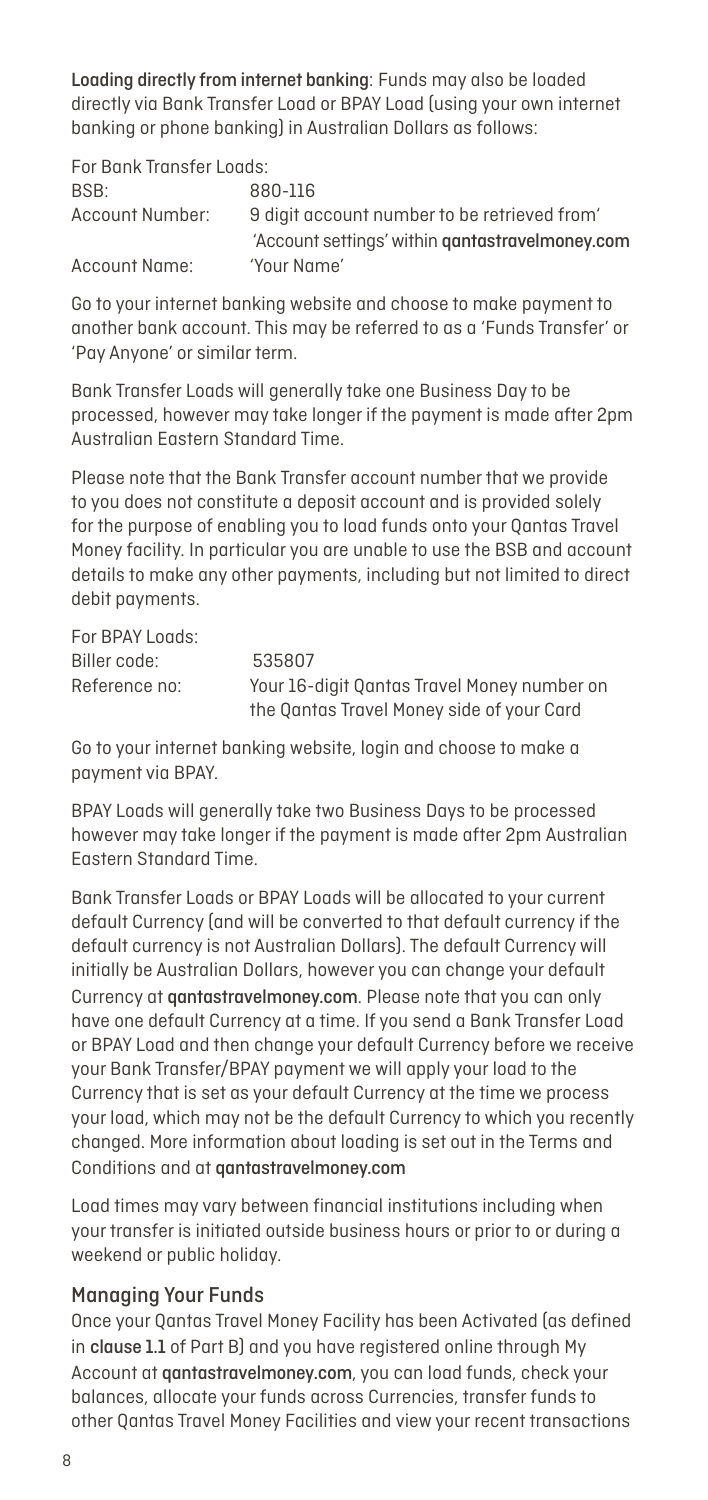online. Please see clause 6 of the Terms and Conditions for more information.

## Security Features

For additional security your Card is chip and personal identification number (PIN) protected for Qantas Travel Money and has signature panel on the reverse of the Card. If your Card is lost or stolen or you have forgotten your Qantas Travel Money Card PIN you can retrieve your PIN online at qantastravelmoney.com or you can call Mastercard Qantas Travel Money Global Support for immediate assistance. The relevant numbers are set out in the inside cover of this document, in the Terms and Conditions, online at qantastravelmoney.com and on the reverse of your Card.

### Limits

| Maximum number of Qantas Travel Money<br>Facilities you may hold in your name at any<br>one time.                                                             | One                                  |  |
|---------------------------------------------------------------------------------------------------------------------------------------------------------------|--------------------------------------|--|
| Minimum amount you can load on Qantas<br>Travel Money per load                                                                                                | <b>AUD 50</b>                        |  |
| Maximum individual amount you can load<br>on Qantas Travel Money in any 24-hour<br>period                                                                     | AUD 20,000                           |  |
| (see additional requirements for Debit Card<br>Loads below)                                                                                                   |                                      |  |
| Maximum amount you can load on Qantas<br>Travel Money using Debit Card Load                                                                                   | AUD 15,000 in any 24-<br>hour period |  |
|                                                                                                                                                               | AUD 30,000 in any 7 day<br>period    |  |
|                                                                                                                                                               | AUD 60,000 in any 30 day<br>period   |  |
| Maximum you can withdraw from ATMs in<br>any 24-hour period (some ATM operators<br>may set their own withdrawal limits which<br>may be lower than this limit) | AUD 3,000 or equivalent              |  |
| Maximum you can transfer using the Card<br>to card feature either via the website or<br>Mobile App in any 24-hour period                                      | AUD 3,000 or equivalent              |  |
| Maximum value of point of sale (POS)<br>transactions performed in any 24-hour<br>period                                                                       | AUD 15,000 or equivalent             |  |
| Maximum balance allowed at any one time<br>across all Currencies                                                                                              | AUD 100,000 or<br>equivalent         |  |
| Maximum amount you can load across all<br>Currencies during a 12-month period                                                                                 | AUD 100,000 or<br>equivalent         |  |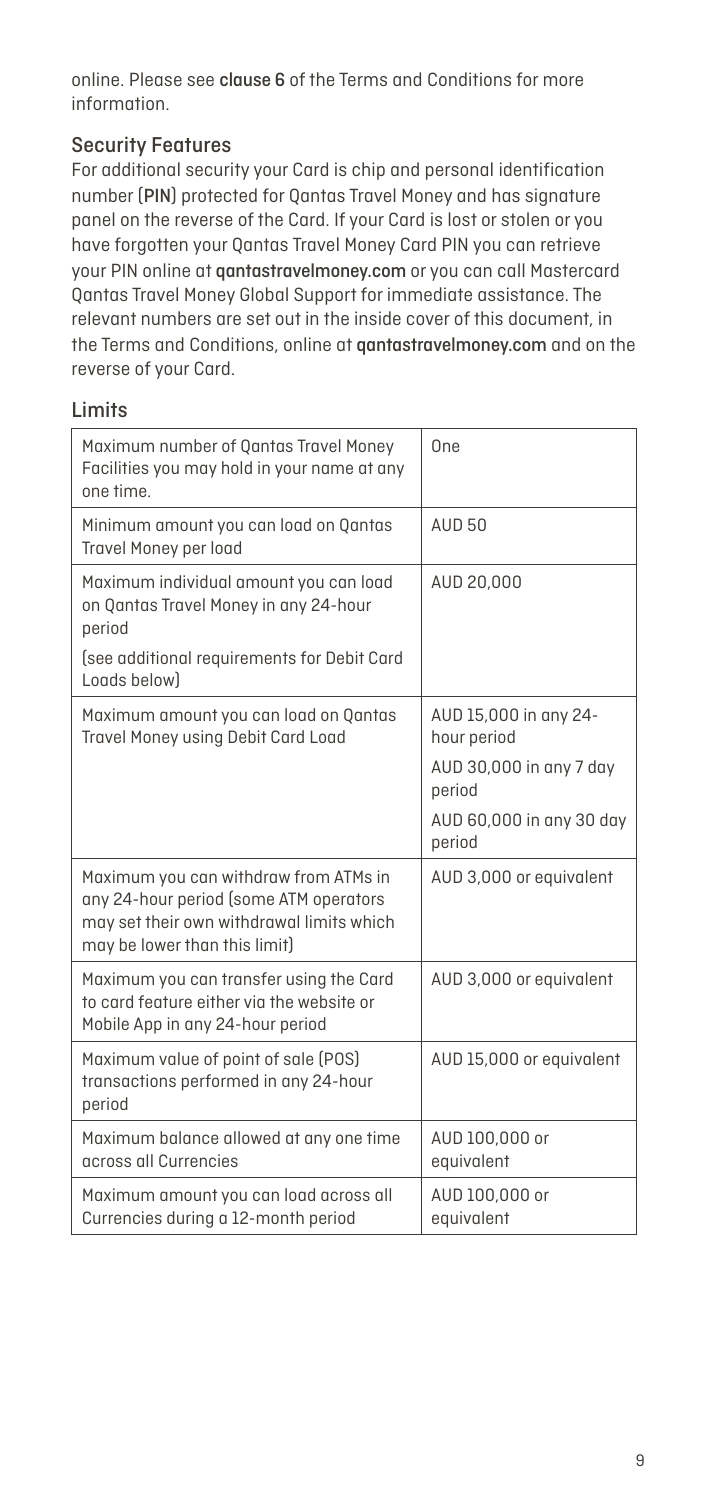| Minimum balance allowed at any one time | AUD 0.00*<br>*No overdraft facility<br>available                                                                                                                                                                                                    |
|-----------------------------------------|-----------------------------------------------------------------------------------------------------------------------------------------------------------------------------------------------------------------------------------------------------|
| Cash over the counter limit             | AUD 350 or equivalent<br>Maximum cash you can<br>withdraw over the counter<br>at a financial institution in<br>any 24-hour period (some<br>financial institutions may<br>set their own withdrawal<br>limits which may be lower<br>than this limit). |

#### Other Important Information

Although the Issuer of this product is an authorised deposit-taking institution in Australia, Qantas Travel Money is not a deposit account or bank account with the Issuer, nor is Qantas Travel Money linked to any deposit account or bank account. Accordingly, you do not have any depositor protection under the Financial Claims Scheme or any government guarantee. You do not earn interest on the Funds held in your Qantas Travel Money Facility.

Qantas Travel Money is only available to you if you have a residential address in Australia, you are a Qantas Frequent Flyer member and you are 16 years or older.

## 4. Significant benefits of Qantas Travel Money

#### Qantas Points

Qantas provides Qantas Frequent Flyer members the ability to earn Qantas Points when they make an eligible domestic or international purchase using Qantas Travel Money.

Eligible purchases include all purchases of goods and services made using Qantas Travel Money, but excludes money orders, traveller's cheques, gambling chips or purchasing foreign currencies in cash, BPAY payments, transactions made in operating a business, bank fees and charges such as interest and ATM charges, transactions made using Qantas Points, or government related transactions. Government related transactions include transactions with government or semi-government entities, or relating to services provided by or in connection with government (for example but not limited payments to the Australian Taxation Office, council rates, motor registries, tolls, parking stations and meters, fares on public transport, fines and court related costs). Please note that whether or not a purchase is an eligible purchase will be determined based on information provided either by the merchant or the relevant financial institution (including information about the type of business conducted by the merchant). This means that, for example, spend with certain merchants may be characterised as spend with a government related entity and therefore not an Eligible Transaction, even if that merchant is not in fact a government related entity. Purchases that are reversed, refunded or charged-back are also ineligible. You do not earn points when loading funds to your Facility, transferring funds to another Currency balance or another member's Facility, when withdrawing funds from an ATM or cashing out your Facility's balance.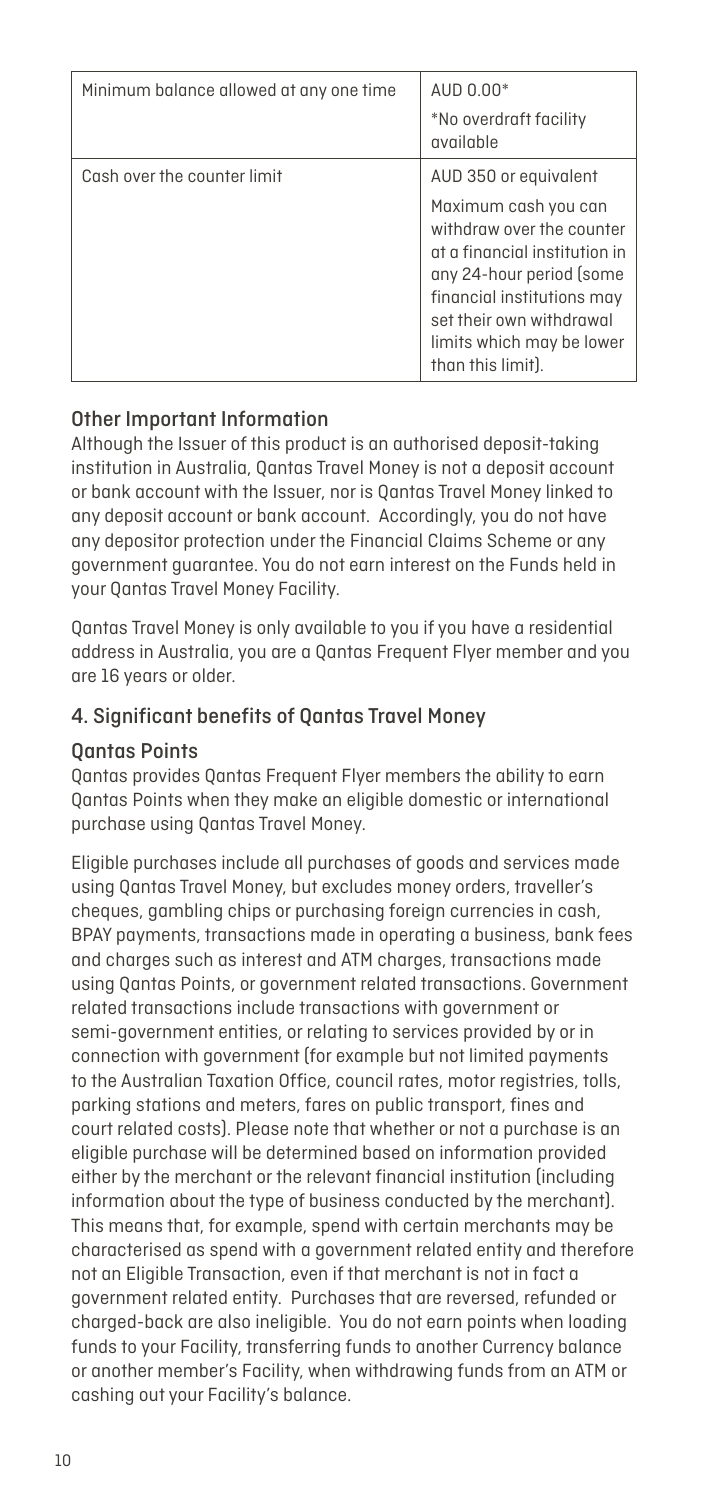The number of Qantas Points you can earn, together with what constitutes an eligible purchase, is subject to change by Qantas from time to time. Full details including terms and conditions applicable to the use of Oantas Points are available at **aantastravelmoney.com**.

#### Convenience

Qantas Travel Money is a convenient way for you to access different currencies overseas, enabling you to easily manage your money while away from home. You can use it online or to pay directly for goods and services at Mastercard merchants who accept Mastercard electronically (except for purchases relating to gambling or adult entertainment), or withdraw local currency from any ATM displaying the Mastercard acceptance mark.

Qantas Travel Money is also Mastercard contactless enabled. Mastercard contactless is the faster way to pay for purchases of under AUD 100\*. No signature or PIN is required. Just tap your card against the reader and go. For more information, please visit mastercard.com.au/contactless.

(\*Transaction limits are subject to change and different transaction limits will apply in different countries ).

#### Easy to Budget

Qantas Travel Money enables you to hold both foreign currencies and Australian Dollars on the one Facility. This means you can exchange your Australian Dollars for one or more Currencies you require before you travel. When travelling you then know exactly how much of the relevant Currency you have to spend.

As Qantas Travel Money is a prepaid facility, you can only access and spend the value that you have loaded to Qantas Travel Money. It is not a credit card.

## Global Assistance

Should you lose your Card or if it has been stolen while you are away you may be eligible to receive an emergency cash disbursement within certain limits set by Mastercard Prepaid Management Services from time to time. To access emergency assistance simply call Mastercard Qantas Travel Money Global Support. Once a customer service representative has established that you have sufficient means of payment (through the availability of funds on your Qantas Travel Money Facility) we will arrange for funds to be made available to you at a convenient disbursement location. Disbursement locations include Western Union, MoneyGram and other Mastercard Prepaid Management Services approved agent locations. You will be advised of the relevant address details, telephone number and opening hours of the nearest agent location.

#### Reloadable

Qantas Travel Money is reloadable, which means that value can be loaded multiple times to the Facility within the applicable limits. If you want to use your Card again, you can load when you are overseas or load more funds to the Facility for your next trip. If you have money left on your Qantas Travel Money Facility at the end of your travels, you can withdraw your remaining balance in Australian Dollars or you can transfer your remaining balance to Australian Dollars and spend domestically using Qantas Travel Money.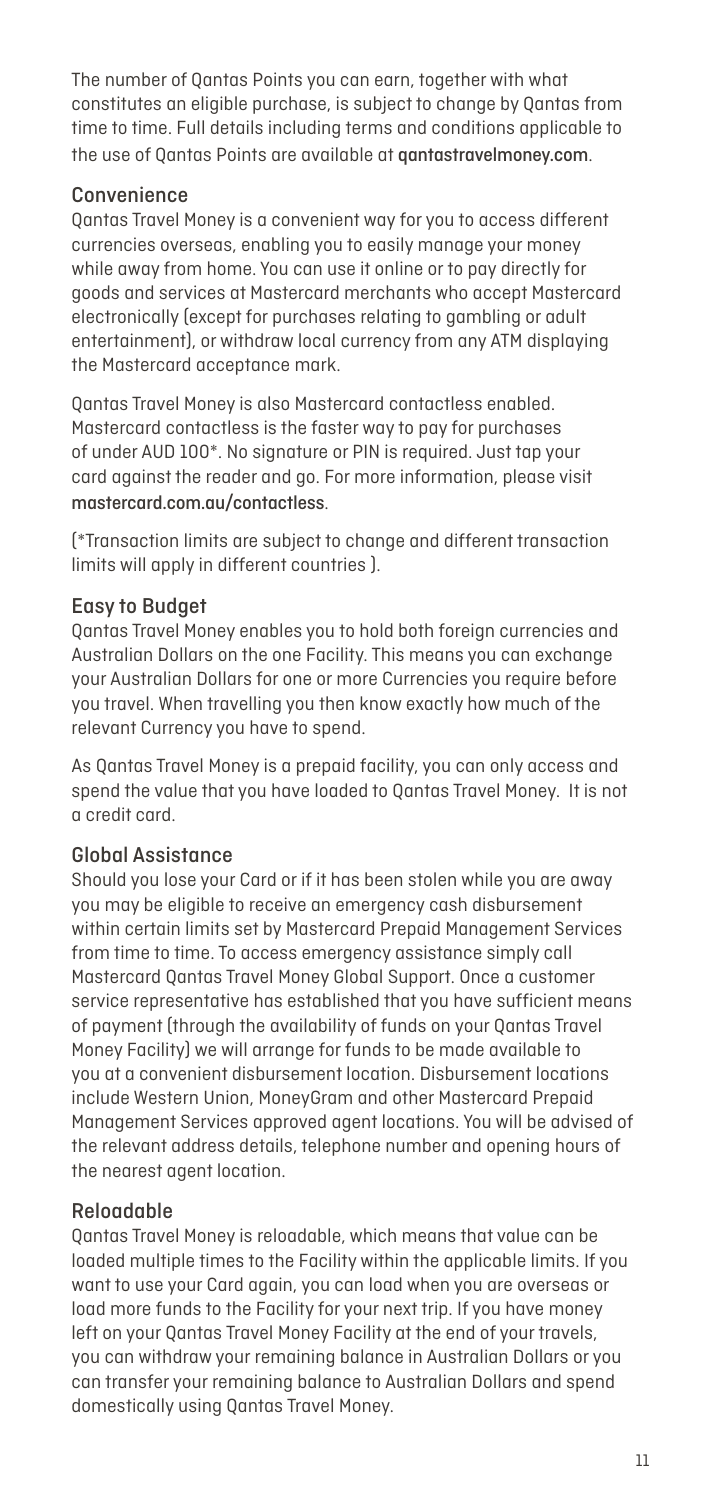## **Security**

For additional security, Qantas Travel Money is enabled with a PIN and signature. Card transactions are authorised using your PIN, signature or for online/over-the-phone purchases, your Card details.

# 5. Significant risks associated with Qantas Travel Money

## Security

It is important that you safeguard your Qantas Travel Money Facility and Card details, your Card PIN and any other passwords, equipment or software required for your operation of your Card or Qantas Travel Money. If you do not, then you may be liable for unauthorised transactions and other amounts as explained further in the Terms and Conditions. You may also have other liabilities, and our liability may be limited, as described in the Terms and Conditions. There is also a risk of unauthorised transactions being made through Qantas Travel Money. In certain circumstances, the Issuer's liability in respect of unauthorised transactions is limited, meaning that you may still be liable for the transaction. In some circumstances the Issuer may not be liable for losses caused by equipment or system failure (including consequential losses), meaning that you may still be liable for the transaction and consequential losses.

## Foreign Exchange Fluctuations

When you load and/or allocate funds across Currencies, you are exposed to, and take the risk of, foreign exchange fluctuations across these various Currencies. For instance, if you were to hold USD currency in your Qantas Travel Money Facility (which was loaded at the prevailing exchange rate on the day of loading – see clause 7 of the Terms and Conditions), then over time, the Australian Dollar equivalent of this USD currency may be less than, or more than, the original Australian Dollar amount.

#### Counterparty Risk

As counterparty to Qantas Travel Money you are relying upon the Issuer's financial ability to fulfil its obligations to you. As a result you have counterparty risk. The balance you load on Qantas Travel Money is not a deposit and you do not have any depositor protection under the Financial Claims Scheme or any government guarantee which means you may lose all or part of your remaining balance of your Qantas Travel Money Facility in the event of an insolvency of the Issuer.

#### Service Availability

In some circumstances, there is a risk that ATM or POS services may not be available for a period of time. The Issuer and Mastercard Prepaid Management Services are dependent upon the reliability and operational processes of technology and communications providers, with respect to computer and telecommunications networks. While all parties seek to achieve 100% availability, process and service disruptions may occur. Qantas Travel Money is for electronic use only and must not be used for manual (e.g. imprinters or click-clack machines) or offline transactions.

#### Loading Large Amounts of Currency

The risks of the Facility may be increased when loading large amounts of money onto the Facility as no interest is payable in relation to the Funds and foreign exchange rate fluctuations (as described above) will have a greater impact the larger the amounts loaded onto the Facility.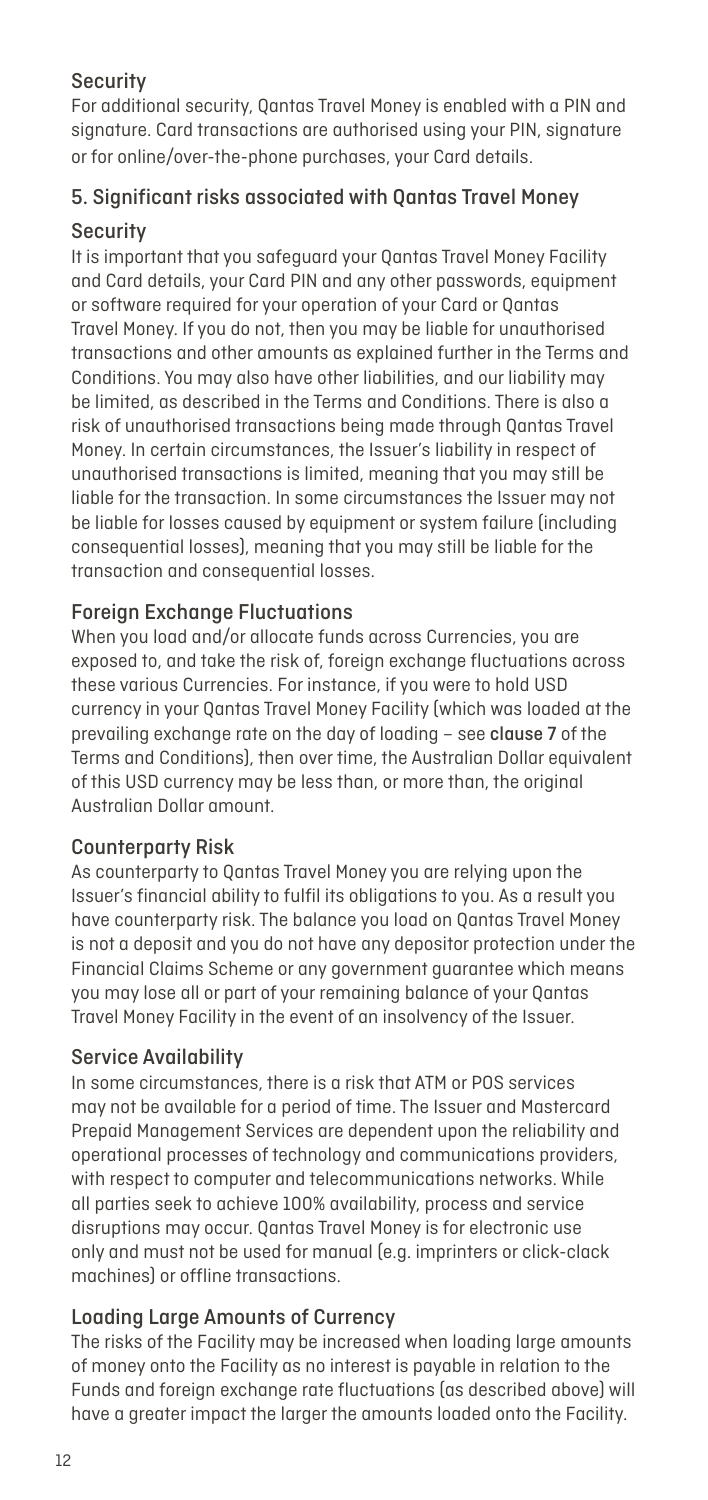## Third Party Limits

The amounts withdrawn or used for purchases using Qantas Travel Money may be limited by the ATM operator, merchant, or regional regulatory limits as relevant.

## 6. Costs and fees applicable to Qantas Travel Money

Whenever a transaction using Qantas Travel Money results in a foreign exchange transaction (including loading funds that you wish to hold in a non-AUD Currency), a currency exchange rate will be applied. This currency exchange rate will include a margin. The currency exchange rate used will depend on the type of foreign exchange transaction.

Where funds are loaded to the Facility in a foreign Currency, allocated by you from one Currency to a different Currency on your Facility (through qantastravelmoney.com), transferred to a different Currency on another person's Facility (through qantastravelmoney.com) or converted to AUD on closing the Facility, the Currency exchange rate (including a margin) used for this is set and determined by Qantas and Mastercard Prepaid Management Services, varies each day and will be notified to you at the time of making the foreign exchange transactions.

Where funds are withdrawn or used for purchase transactions in a currency which is not supported by Qantas Travel Money, where funds are allocated by us from one currency to a different Currency as a result of a purchase or withdrawal transaction, or where funds are converted by us according to the default order of priority in order for us to satisfy any negative balance or fees owing to us, the Qantas Travel Money Daily Rate will be applied. The Qantas Travel Money Daily Rate is the individual foreign exchange rate set and determined by Qantas and Mastercard Prepaid Management Services applicable to foreign exchange transactions using Qantas Travel Money, where each currency has a different rate that varies daily.

The Qantas Travel Money Daily Rate provided on qantastravelmoney. com is a daily indicative rate and may vary when settled from that disclosed on qantastravelmoney.com on the date of purchase where merchants do not settle the transaction on the same day as purchase. The Qantas Travel Money Daily Rate is available on qantastravelmoney. com or by contacting Mastercard Qantas Travel Money Global Support – you will need to contact Mastercard Qantas Travel Money Global Support for historical rates.

Please refer to clauses 7 and 8 of the Terms and Conditions which contains details of the foreign exchange transactions applicable to Qantas Travel Money, including worked examples.

In addition to the currency exchange rates, the following fees and charges apply to Qantas Travel Money. Fees and charges are subject to variation in accordance with the Terms and Conditions. Individual merchants or ATM operators may charge additional fees.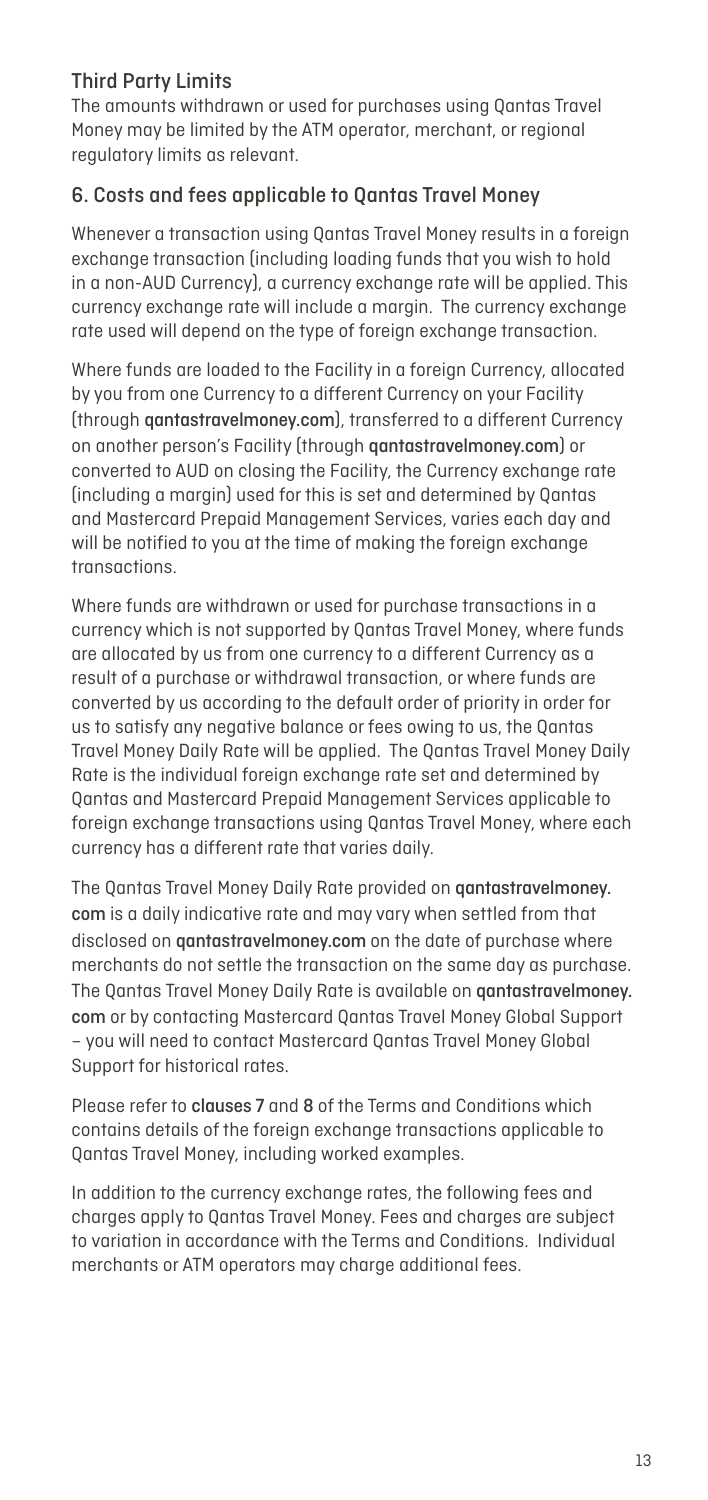| Purchase, Transaction, Cash Out.<br>Card to Card Transfer or Monthly<br>$\text{Fe}e1$ | No fee                                                                                                                    |  |  |
|---------------------------------------------------------------------------------------|---------------------------------------------------------------------------------------------------------------------------|--|--|
| <b>Currency Conversion Fee</b>                                                        | No fee                                                                                                                    |  |  |
|                                                                                       | A foreign exchange rate will apply<br>to foreign exchange transactions<br>in accordance with <b>clause 7</b> of<br>Part B |  |  |
| International ATM withdrawal fee                                                      | AUD 1.95:                                                                                                                 |  |  |
| foutside Australia12                                                                  | USD 1.95:                                                                                                                 |  |  |
|                                                                                       | GBP 1.25;                                                                                                                 |  |  |
|                                                                                       | EUR 1.50:                                                                                                                 |  |  |
|                                                                                       | THB 70:                                                                                                                   |  |  |
|                                                                                       | NZD 2.50:                                                                                                                 |  |  |
|                                                                                       | SGD 2.50:                                                                                                                 |  |  |
|                                                                                       | HKD 15.00;                                                                                                                |  |  |
|                                                                                       | CAD 2.00:                                                                                                                 |  |  |
|                                                                                       | JPY 160:                                                                                                                  |  |  |
|                                                                                       | AED 6.50.                                                                                                                 |  |  |
| Bank Transfer Load or BPAY® Load<br>Fee                                               | No Fee                                                                                                                    |  |  |
| Debit Card Load Fee                                                                   | $0.5\%$ of the total load amount <sup>3</sup>                                                                             |  |  |

Please note – Qantas do not charge any other fees.

<sup>1</sup> Note that individual merchants may charge fees for sales using Mastercard system and financial institutions may charge fees for over the counter transactions.

<sup>2</sup> Some ATM operators may charge a withdrawal fee. In addition, if relevant, the Qantas Travel Money Daily Rate may be applied in accordance with clause 7 of the Terms and Conditions.

<sup>3</sup> For example, if you wish to load or reload AUD 500 onto your Facility using Debit Card Load, you will be charged a fee of 0.5% of the load amount being AUD 500 x 0.5% = AUD \$2.50. This means you will be required to pay AUD \$2.50 to complete your Debit Card Load transaction.

You may be charged other fees by third parties in relation to the Debit Card Load transaction (for example, fees charged by your financial institution).

## 7. Complaints and dispute resolution

If you have a complaint, you may access our internal dispute resolution procedure by:

- phone call the appropriate phone number listed at qantastravelmoney.com or on the back of your Card
- mail write to: Qantas Travel Money Dispute Resolution, 72 Christie Street, St Leonards, NSW 2065
- email write to: complaints@qantastravelmoney.com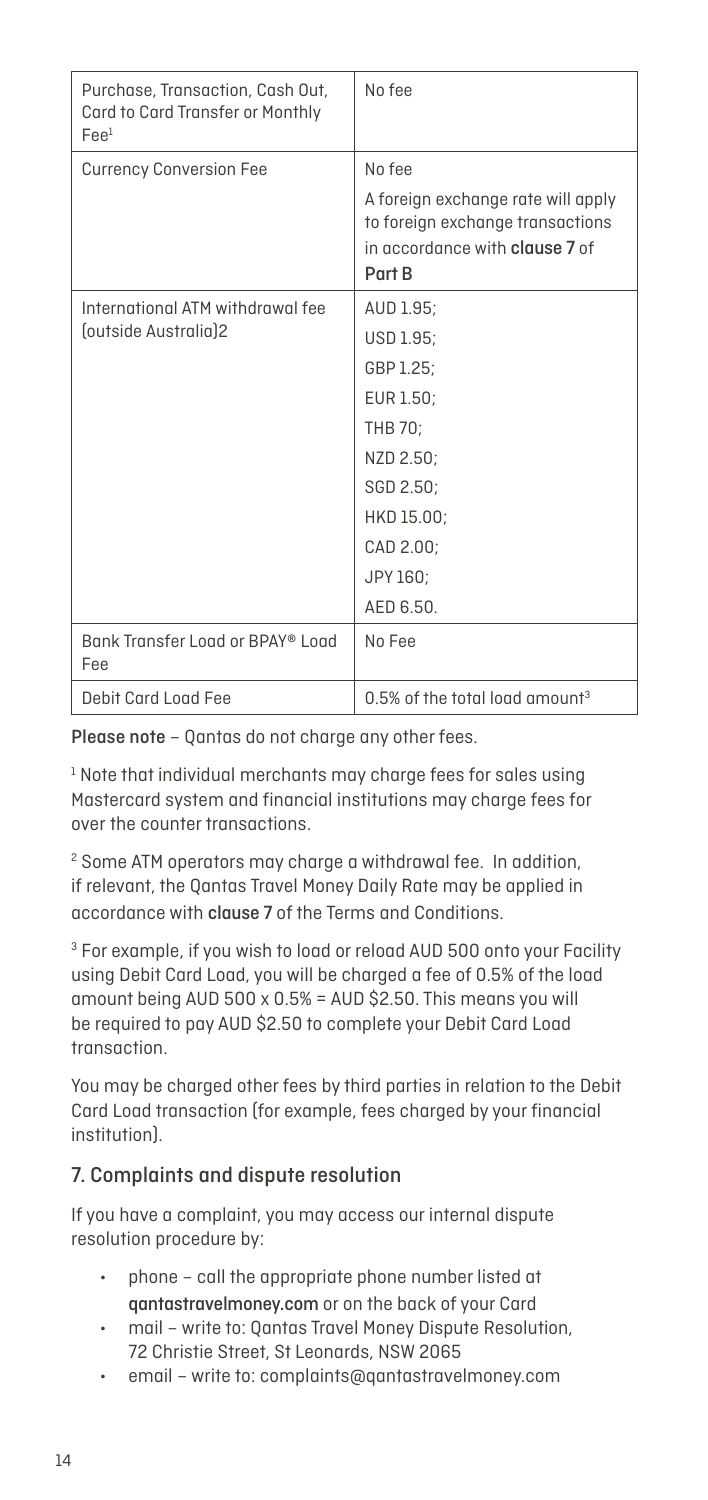We will acknowledge your complaint promptly, either verbally or in writing, and do our best to resolve it straight away. If we can't resolve your complaint within 5 business days, we will provide you with a written response providing the final outcome no later than 30 days. We aim to resolve all complaints within 21 days. However in some cases it may take up to 30 days. Your complaint may take a little longer to assess if we need more information or if your complaint is complex. In all cases, we'll keep you updated on the progress. You can ask for information about how we manage complaints in alternative formats and languages upon request by calling 1300 825 302. If you have a hearing or speech impairment, you can access additional support through the National Relay Service on 1300 555 727.

If you are not satisfied with our response, you may lodge a complaint with the Australian Financial Complaints Authority (AFCA). AFCA provides free and independent financial services complaint resolution and can be contacted on Website: www.afca.org.au Email: info@afca. org.au Phone: 1800 931 678 (free call) Mail: GPO Box 3, Melbourne VIC 3001. Time limits may apply to complain to AFCA and so you should act promptly or otherwise consult the AFCA website to find out if or when the time limit relevant to your circumstances expires.

To contact the Issuer, Heritage Bank Limited, about your complaint:

Phone: Australia: 1800 797 799 (free call)

Overseas: +61 7 46909000

Website: www.heritage.com.au

Email: complaints@heritage.com.au

Mail: Heritage Bank Limited, Reply Paid 190, Toowoomba QLD 4350

## Part B – Qantas Travel Money terms and conditions

#### 1. Understanding these Terms and Conditions

1.1 In these Terms and Conditions:

Activate, Activated and Activation refers to the activation of the Facility to enable you to use the Facility. Activation does not occur unless and until you have applied for and been successfully accepted for the Facility (including without limitation passing the required identity checks) and have set up My Account through either the Qantas Money website or mobile app.

AED means the lawful currency of the United Arab Emirates.

ATM means an automated teller machine.

AUD means the lawful currency of Australia.

Bank Transfer means settlement of an Online Load via an electronic transfer from your bank account in accordance with the procedure set out in the Loading section in Part A of this PDS.

Bank Transfer Load means loading funds onto the Facility post Activation using the BSB and Account details set out in the Loading sections in Part A of this PDS.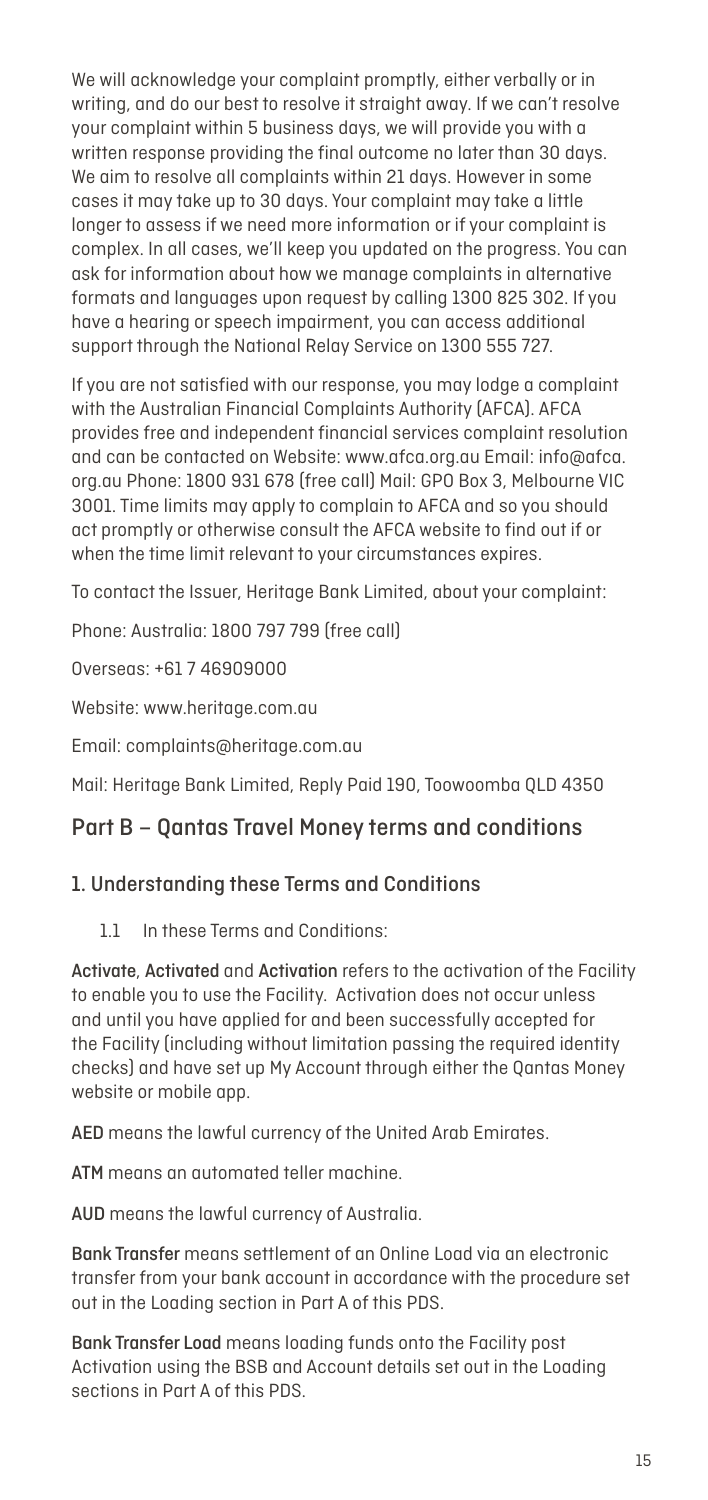BPAY® means the 'BPAY' electronic payments service through which you can add additional funds to your Facility Fund.

BPAY® Load means loading additional funds onto the Facility post Activation through the BPAY service (other than through an Online Load).

Business Day means any day that is not a Saturday or Sunday, or bank holiday or public holiday in Sydney, NSW or Brisbane, Queensland.

CAD means the lawful currency of Canada.

Card means the Qantas Frequent Flyer program membership card which includes the technology to access the Facility when Activated.

Card Number means the Qantas Travel Money number on the Qantas Travel Money side of the Card (which is different to the Qantas Frequent Flyer program membership number on the other side of the Card).

Card PIN means the PIN issued to you with the Facility (which is different to the PIN issued to you for use with the Qantas Frequent Flyer program), which can be retrieved by calling Mastercard Qantas Travel Money Global Support and following the prompts. Ability to change the PIN may be made in the future by such methods as we make available from time to time.

Currency or Currencies means, subject to clause 2.4 below, any one of the currencies detailed in Part A, Section 3, and any additional currency that we may make available in connection with the Facility from time to time.

Debit Card Load means loading or reloading your Facility online through qantastravelmoney.com by making payment using a Mastercard debit card or Visa debit card held in your name.

ePayments Code means the ePayments Code issued by the Australian Securities and Investments Commission in September 2011 (as amended from time to time) which regulates consumer electronic payments.

EUR means the lawful currency of the Eurozone.

Facility means the prepaid payment product described in this PDS and these Terms and Conditions.

Fees Table means the fees table set out in section 6 of Part A of this PDS.

Fund or Funds means the aggregate of all funds loaded onto your Facility, as recorded in the Currency records maintained by the Issuer (or by the Issuer's agent or other service provider), and available for transactions using the Facility.

GBP means the lawful currency of Great Britain.

Global Assistance means those services described under the heading 'Global Assistance' at section 4 of Part A of this PDS.

HKD means the lawful currency of Hong Kong.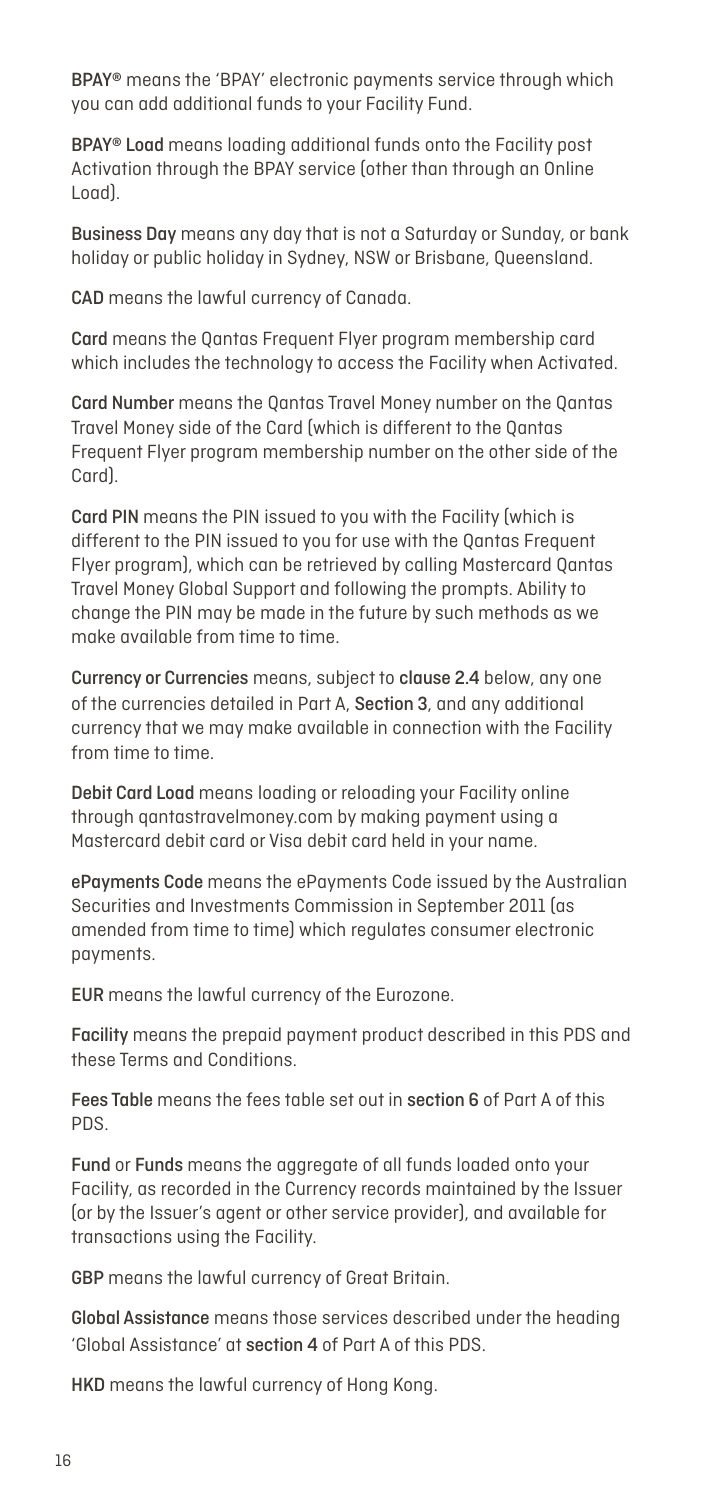Issuer means Heritage Bank Limited ABN 32 087 652 024 AFSL/ACL 240984, who is the issuer of the Facility.

JPY means the lawful currency of Japan.

Limits Table means the limits table set out in section 3 of Part A of this PDS.

Mastercard Prepaid Management Services means Mastercard Prepaid Management Services Pty Limited (formerly known as Access Prepaid Australia Pty Limited) ABN 47 145 452 044.

Mastercard® means Mastercard International Incorporated and any of its related bodies corporate.

Mastercard Qantas Travel Money Global Support means the service centre that we have arranged to be provided to you in connection with the Facility.

My Account means the internet site accessed at qantastravelmoney. com or through the Qantas Money app which gives you access to information about Qantas Travel Money using the Security Details, access PIN or Transaction Password (or any other internet site we notify to you in replacement).

Negative Balance means any debit balance that results when there are insufficient Funds on your Facility and a transaction is processed and cleared. Examples of when this may occur are described in clause 5.19.

NZD means the lawful currency of New Zealand.

Online Load means electronic loading methods for the Facility accessible via qantastravelmoney.com and includes Bank Transfer or BPAY via your financial institution. Mastercard Prepaid Management Services may make other forms of loading available from time-to-time and these methods will be published at qantastravelmoney.com.

Personal Information has the same meaning given that term as in the Privacy Act 1988 (Cth).

PDS means Product Disclosure Statement.

POS means point of sale.

Qantas Frequent Flyer program or Qantas Frequent Flyer means the program of this name operated by Qantas Airways Limited and described on the Qantas website at qantas.com/frequentflyer.

Qantas Frequent Flyer Terms and Conditions means the terms and conditions of the Qantas Frequent Flyer program as described on the Qantas website at qantas.com/terms.

Qantas Travel Money means the multi-currency reloadable prepaid facility which may be available on the Qantas Frequent Flyer Card for Australian resident Members.

Qantas Travel Money Daily Rate means the individual foreign exchange rate set and determined by Qantas and Mastercard Prepaid Management Services applicable to foreign exchange transactions using Qantas Travel Money in the circumstances set out at clauses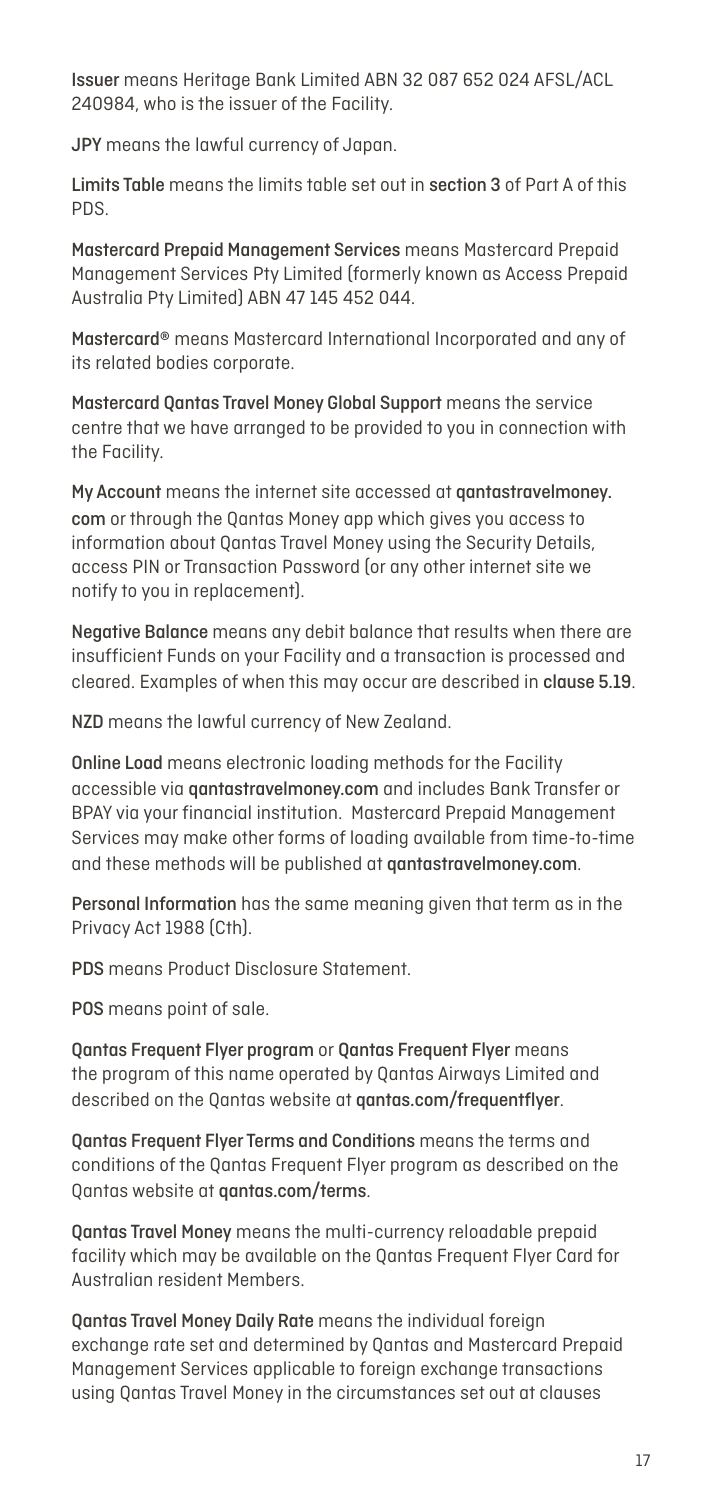7.1(c), 7.1(d), 7.1(f). Each currency has a different rate that varies daily. The Qantas Travel Money Daily Rate is available on qantastravelmoney. com or by contacting Mastercard Qantas Travel Money Global Support.

Security Codes means the Card PIN, the Qantas Money App PIN, the passcodes, passwords and Qantas Money transaction passwords to access My Account through either the Qantas Money website or mobile app.

Security Details means the information given by you when applying for and activating the Facility, for the purposes of verifying your identity, or any changes made to this information.

Security Requirements has the meaning given in clause 11.1.

Services means any services provided by us (or by service providers on the Issuer's or Mastercard Prepaid Management Services' behalf) in connection with the Facility. It includes the interactive voice response system (available in English) and call centre operated by Mastercard Prepaid Management Services and accessible using the Security Details.

SGD means the lawful currency of Singapore.

SMS means the Short Messaging Service provided by your mobile phone service provider.

THB means the lawful currency of Thailand.

Unauthorised Transaction means a transaction not authorised by you, but does not include any transaction carried out by you or by anyone performing the transaction with your knowledge and consent.

USD means the lawful currency of United States of America.

we, us, our means the Issuer and, except where the context indicates a different intention, also includes any agent acting on behalf of the Issuer.

you, your means the holder of the Facility.

- 1.2 Unless otherwise specified, all amounts of money in these Terms and Conditions are in Australian Dollars.
- 1.3 References to days, times or periods of time in these Terms and Conditions are determined according to Australian Eastern Standard Time (AEST).

## 2. Introduction

- 2.1 These Terms and Conditions govern the use of the Facility. There are separate terms and conditions which govern your use of the Card as part of your Qantas Frequent Flyer membership – see qantas.com/terms for further information.
- 2.2 You agree to be bound by these Terms and Conditions when you apply for the Facility.
- 2.3 The Issuer is a subscriber to the ePayments Code and warrants that it will comply with the ePayments Code in its dealings with you relating to the Facility.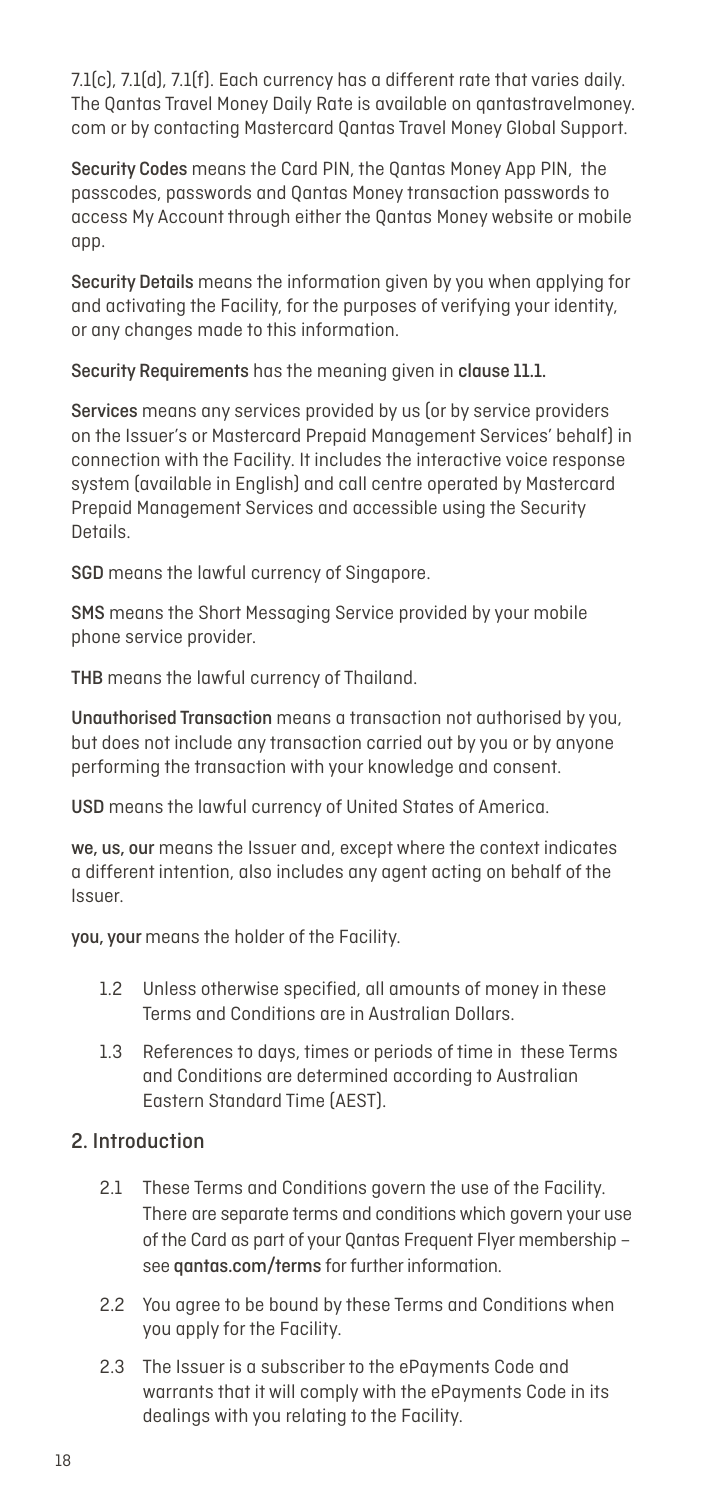2.4 The Currencies available in respect of the Card may vary from time to time. Please check qantastravelmoney.com for details of the available Currencies at any time. If we introduce a new Currency and you choose to allocate funds to that new Currency, you will be deemed to have acknowledged and agreed that these Terms and Conditions apply to such new Currency.

## 3. Applying for and Activating the Facility

- 3.1 You may not acquire or apply for the Facility, the Facility will not be Activated for you, and your Card with Qantas Travel Money technology may not be renewed or replaced, unless you are and remain at all times a member of the Qantas Frequent Flyer program, you have a residential address in Australia, and you are 16 years or older.
- 3.2 The Facility is Activated following our acceptance of your application which is made online at qantastravelmoney. com and verification of your identity. You will need to provide us with sufficient detail to enable us to verify your identity, including but not limited to details of your identity documents (e.g. passport or driver's licence details) before we are able to activate your Facility. If we are unable to validate your identity online you may be able to verify your identity at Australia Post locations. Further details of offline identification will be provided to you if applicable. You will also need to set up your My Account details by following the relevant prompts.
- 3.3 If your application for the Facility is successful, you will receive My Account login details and be required to create a PIN and transaction password to access My Account through either the Qantas Money website or mobile app.
- 3.4 In addition to the My Account passwords, you will be required to retrieve your Card PIN by accessing qantastravelmoney. com or by calling Mastercard Qantas Travel Money Global Support on 1300 825 302 and following the prompts. You will need to use your Card PIN for making purchases at POS and when withdrawing cash at an ATM using Qantas Travel Money. You should memorise the Card PIN to prevent unauthorised use of the Facility. You must also follow the rules on Facility security set out in clause 11 below. Your Card PIN is different to your Qantas Frequent Flyer program PIN.
- 3.5 Once you have successfully completed the online application process, been positively identified online and/or in-person, and set up My Account, the Facility will be Activated and you will be able to load funds. There may be a delay in this occurring if you have been identified in person.
- 3.6 No cooling off regime applies to the Facility.

## 4. Loading and Transferring Funds

4.1 In order to use your Card to make purchases or to withdraw cash, funds need to be loaded onto your Qantas Travel Money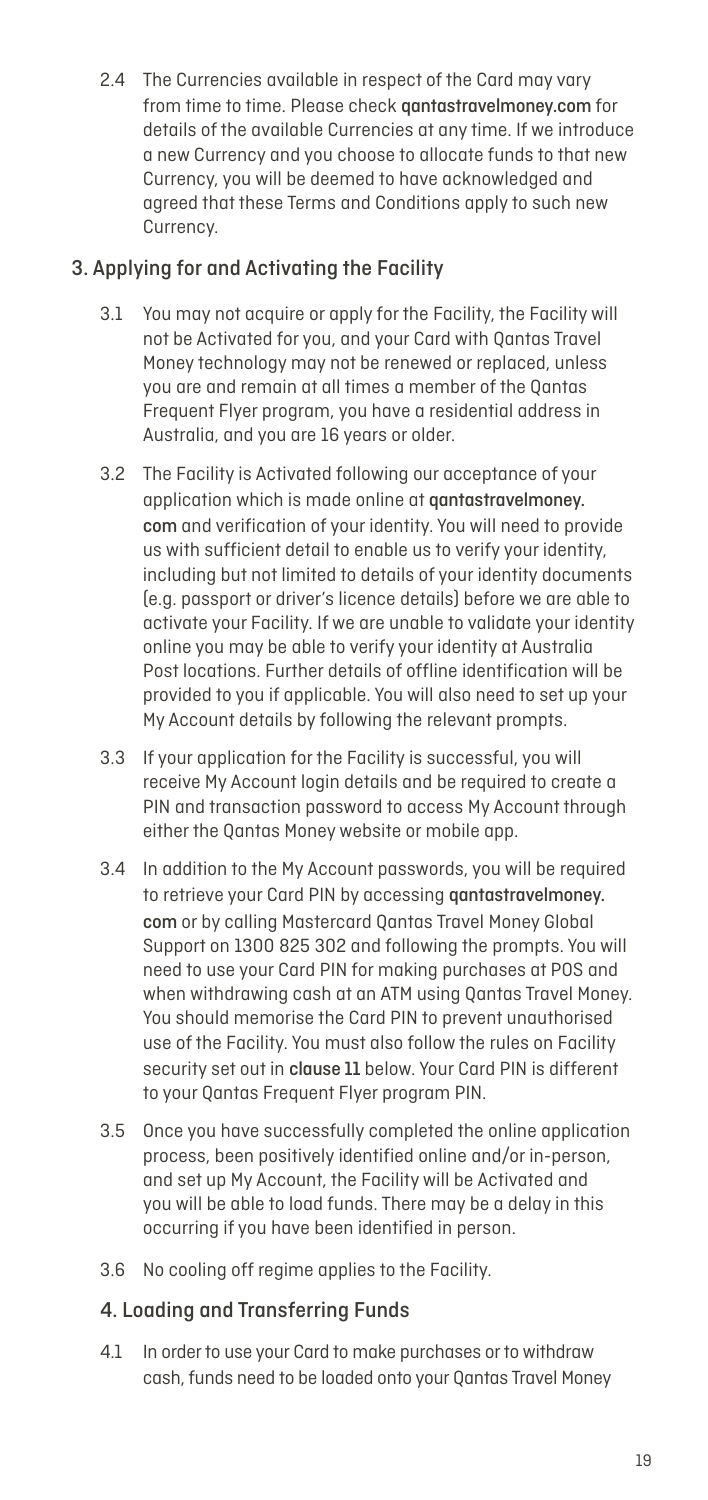Facility. Once loaded, Funds can be converted to any of the available Currencies set out above as often as you like subject to the limits set out in section 3 of Part A.

- 4.2 There are multiple ways to load Funds onto your Facility. Please refer to section 3 of Part A and qantastravelmoney.com for further details on your options to load funds. There may be a delay (usually no more than two Business Days if the payment is made before 2pm Australian Eastern Standard Time) before Funds loaded (using BPAY Load) are available for use. The transfer time for a Bank Transfer Load is usually no more than one Business Day when the payment is made before 2pm Australian Eastern Standard Time. Funds loaded using Debit Card Load will be available for use instantly.
- 4.3 When loading funds through a Bank Transfer or BPAY Load the default Currency is set to Australian Dollars. You can change the default Currency by logging into My Account at qantastravelmoney. com You can only have one default Currency at a time. If you send a load (through your own internet banking) and then change your default load Currency before we receive your load payment we will apply your load to the Currency that is set as your default load Currency at the time we process your load. Please refer to clause 7 for information on foreign exchange transactions.
- 4.4 Load and Online Load service are provided to you by Mastercard Prepaid Management Services . To make an Online Load follow the instructions set out on the qantastravelmoney.com ordering pages. A full copy of the online ordering terms and conditions are set out at qantastravelmoney.com.
- 4.5 Debit Card Loads can only be made using a Mastercard debit card or Visa debit card held in your name. We may, with or without notice and without incurring any liability to you suspend or decline a Debit Card Load transaction in order to comply with any laws or regulations in Australia or any other country (including to manage anti-money laundering or counter-terrorism financing risks).

## 5. Using the Facility

- 5.1 The Facility may, subject to any applicable fee, be used to withdraw cash from an ATM displaying a Mastercard®, Maestro® or Cirrus® acceptance mark and/or to pay for goods and services at merchants, or online, who accept Mastercard cards electronically. The ATMs and POS terminals are not owned or operated by the Issuer or Mastercard Prepaid Management Services and the Issuer and Mastercard Prepaid Management Services are not responsible for ensuring that they will accept the Card.
- 5.2 When using your Card at POS terminals and ATMs, you must select 'credit' and not the 'cheque' or 'savings' option. Please note that by selecting 'credit' you are simply accessing the Funds through the Mastercard payment scheme; you are not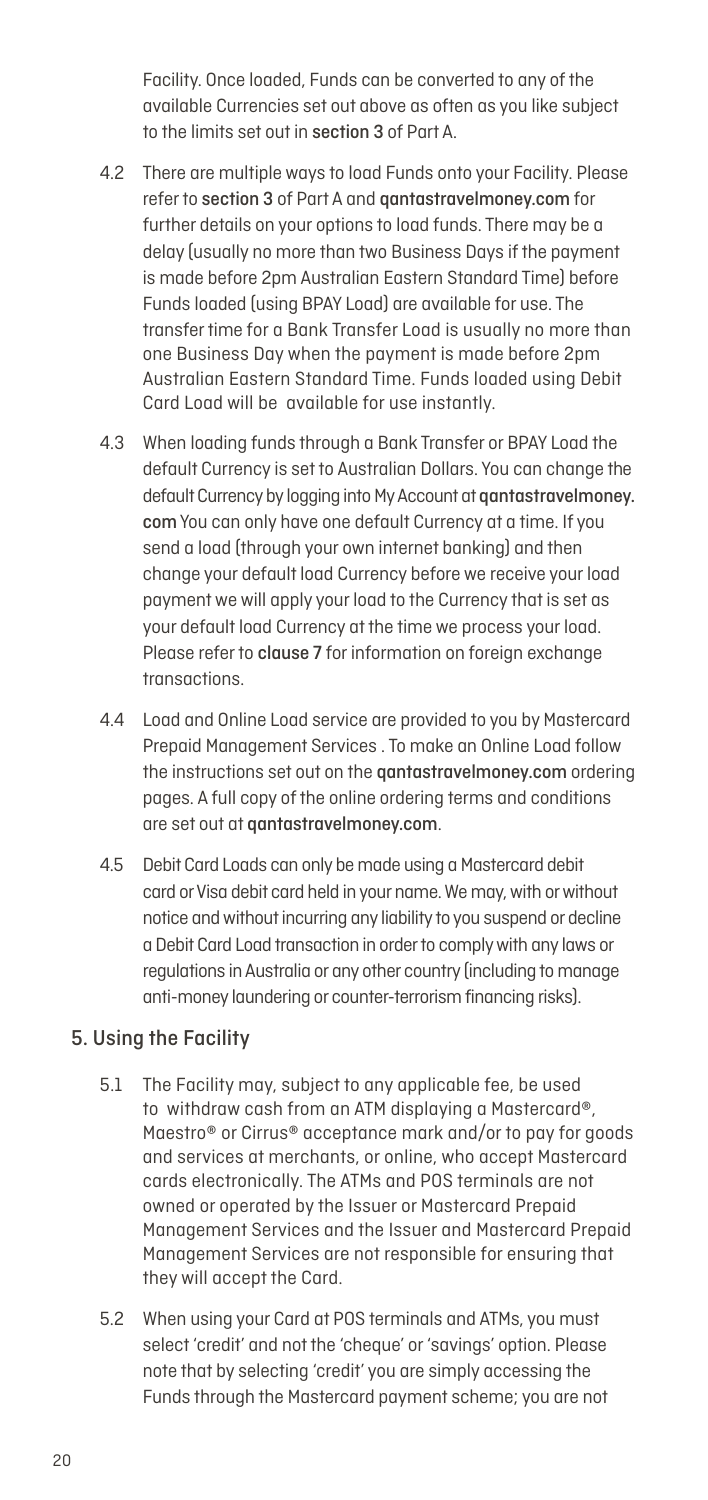provided with any credit by the Issuer or any other person (although if a Negative Balance occurs, then you will have to repay the amount owing – see clause 5.19 below). Unless the transaction is a "Mastercard PayPass™" transaction, you will then be asked to enter your Card PIN or provide a signature on a voucher to confirm the transaction.

- 5.3 Although the Mastercard acceptance mark may be displayed, in some countries the Facility may not operate due to restrictions imposed by Mastercard.
- 5.4 Please note that the Facility is for electronic use only and must not be used for manual or offline transactions. In addition, the Facility must not be used for any unlawful activity.
- 5.5 You may also be able to obtain cash over the counter through a financial institution, such as a bank or bureaux de change, that is part of the Mastercard payment scheme subject to a fee. Note that a financial institution may charge fees for over the counter transactions.
- 5.6 A transaction cannot be cancelled once you authorise the use of the Facility for the transaction.
- 5.7 You may also be able to make a balance enquiry at some ATMs although availability is dependent on the country and the ATM used. See clause 6.5 below for further details. There may be a fee payable (to the ATM operator) for balance enquiries.
- 5.8 When the Facility is used to purchase fuel at an automated fuel pump the Fund must have a minimum credit of AUD 80 (or foreign currency equivalent). We may also apply a pre authorisation of \$15 to make a telephone call and if we do so there must be a minimum of AUD 15 (or foreign currency equivalent on your Facility for you to use it to make a call. If you spend less than these minimum pre-authorisation amounts, you will not be charged for the excess; however any unused portion of the relevant pre-authorisation amount may be temporarily unavailable.
- 5.9 When the Facility is used at bars or restaurants an additional percentage (usually, but not necessarily, 20%) may be automatically added by the merchant as an anticipated service charge or tip and debited to the Fund. If your actual service charge or tip is less, any unused portion of the anticipated service charge or tip amount may be temporarily unavailable.
- 5.10 Certain businesses may not accept the Facility as a means of pre-authorising expenditure. If the Facility is used for this purpose, some businesses (such as hotels, cruise lines and car rental companies) may pre-authorise the estimated amount of the final bill and this amount will temporarily be unavailable. Only the actual amount of the final bill will be deducted from the Fund on payment of the final bill. We do not recommend use of Qantas Travel Money for preauthorisation transactions.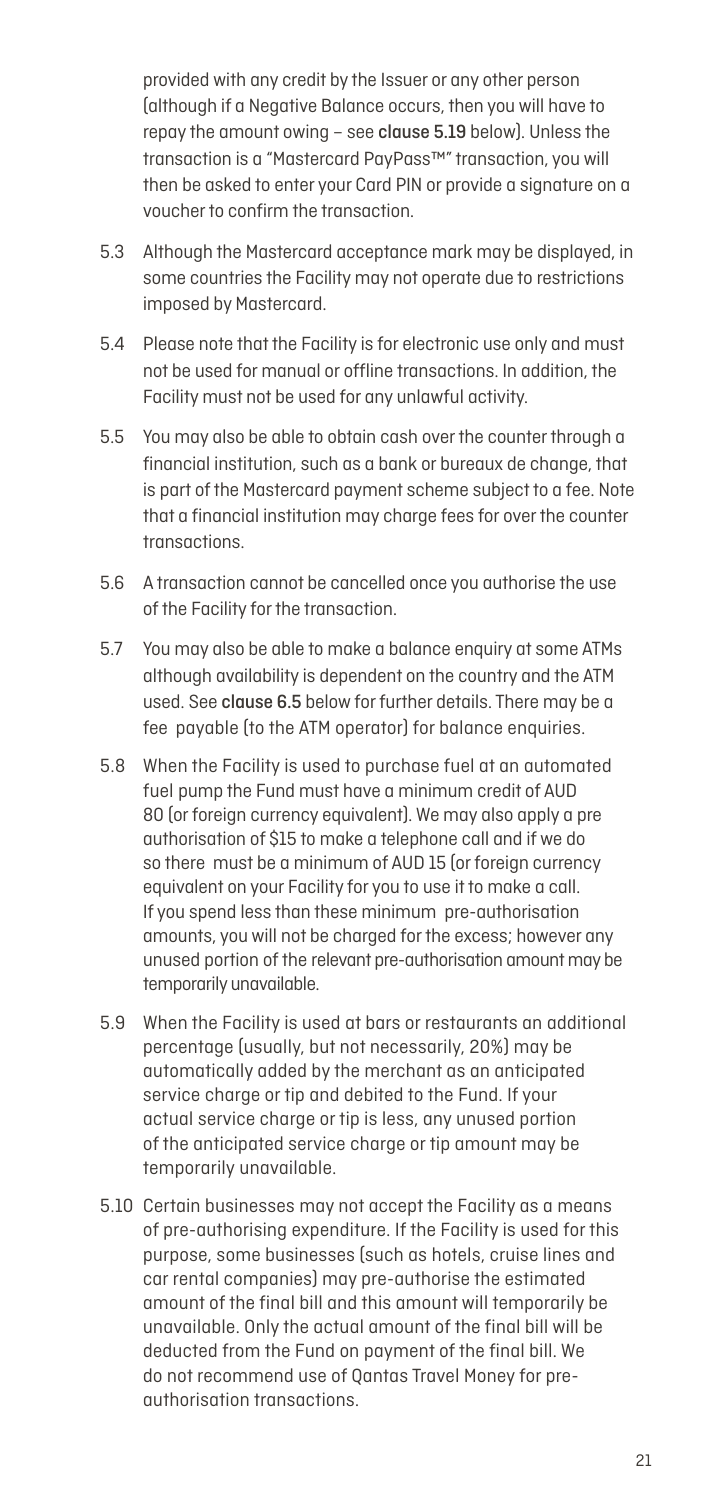- 5.11 When a Facility is used to purchase goods for delivery by mail or online, an additional 10% may be automatically added by the merchant as an anticipated delivery charge. If the actual delivery charge is less, any unused difference may be temporarily unavailable.
- 5.12 You agree to accept a credit to your Facility in the applicable Currency if you are entitled to a refund or other credit for any reason for goods or services purchased using the Facility.
- 5.13 The Facility is not a credit card and, subject to the Fund having a Negative Balance, all use is limited to the amount pre-loaded and standing to the credit of the Fund and any other limits referred to in these Terms and Conditions. You will be liable for any Negative Balance amount along with any costs and interest we incur in recovering or attempting to recover from you the amount you owe us.
- 5.14 Subject to the application of clauses 5.16 and 7.3, the applicable Currency balance (and therefore the total Fund) will be debited with the amount of each cash withdrawal or transaction and any fee and these debits will reduce the balance of the applicable Currency (and therefore the total Fund) available for future transactions. Each transaction will require authorisation or validation before completion.
- 5.15 Subject to clause 5.16, you are responsible for determining the amount held in each Currency and for ensuring you have sufficient Funds for all transactions. Subject to certain limits and subject to a fee (refer to the Fees Table and Limits Table) and currency exchange rate, you may allocate your Funds across different Currencies via qantastravelmoney.com or by such additional methods as we may make available to you from time to time. If you experience any difficulties in allocating amounts via qantastravelmoney.com then you may be able to allocate amounts by telephone through Mastercard Qantas Travel Money Global Support.
- 5.16 If there is an insufficient balance in the currency of a particular transaction to pay for that transaction (or the transaction is in a currency that is not a Currency), the balance of the transaction will be automatically processed first against any balance of the transaction Currency on the Facility, then using other Currencies in the order of priority (Refer Part A, Section 3). If we add any new currencies to the Currencies available to you in connection with the Card, then we will notify you of the new order of priority for the purposes of this clause 5.16 either directly or through My Account.
- 5.17 You must comply with all laws and regulations (including any foreign exchange controls) in respect of the Facility in the country in which you make a purchase and/or use the Facility.
- 5.18 The Facility can be accessed for making purchases and withdrawals using the Card in accordance with these Terms and Conditions. Use of the Card with respect to the Qantas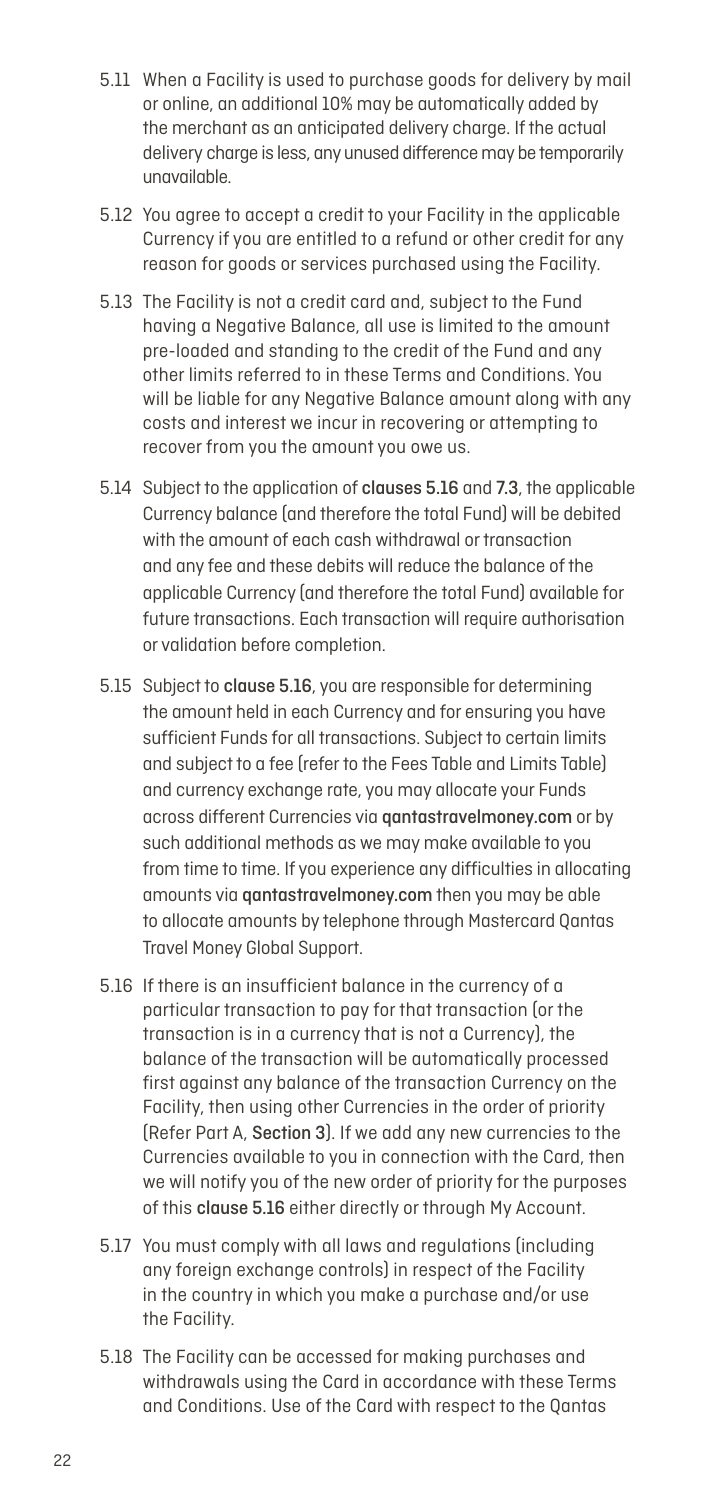Frequent Flyer program is governed separately by the Qantas Frequent Flyer Terms and Conditions. All benefits associated with the Qantas Frequent Flyer program membership card as previously issued to you continue in accordance with and subject to those Qantas Frequent Flyer Terms and Conditions.

- 5.19 The Fund can only be used for transactions if the amount of the Funds is sufficient for the transaction to be performed. You agree not to make or attempt to make transactions that exceed the available Funds. If a Negative Balance arises, following any transaction authorised by you, the resulting Negative Balance immediately becomes a debt payable by you to us and we retain the right to recover this debt by deducting funds held in another Currency. When we convert the Negative Balance into that other Currency we will use the same rate that we use for Currency to Currency allocations on the given day we process the transaction. If notwithstanding any such deduction a Negative Balance remains:
	- (a) the resulting Negative Balance immediately becomes a debt payable by you to us;
	- (b) you must take all reasonable steps to stop subsequent transactions; and
	- (c) you must immediately and without delay repay the debt owed by you to us.
- 5.20 The Facility cannot be used for purchases relating to gambling or adult entertainment.

#### 6. Managing your Funds

- 6.1 You can check your Facility transactions and the balance of your Funds and any loaded Currency by logging on to My Account or by calling Mastercard Qantas Travel Money Global Support.
- 6.2 At My Account you are also able to:
	- (a) change some of your personal details (but note this will not change your personal details held with Qantas for the purposes of your Qantas Frequent Flyer program membership – if you wish to change these details you will need to contact Qantas separately);
	- (b) allocate your Funds across different Currencies;
	- (c) transfer Funds to other Qantas Travel Money Facility holders; and
	- (d) retrieve your BSB and Account Number references for the purpose of making Bank Transfer Loads.
- 6.3 To transfer funds to another Qantas Travel Money Facility please follow the prompts at qantastravelmoney.com. There may be a delay of up to one Business Day before Funds that you have transferred to another Qantas Travel Money Facility are available for use. You may only transfer Funds to another Qantas Travel Money Facility holder if that person has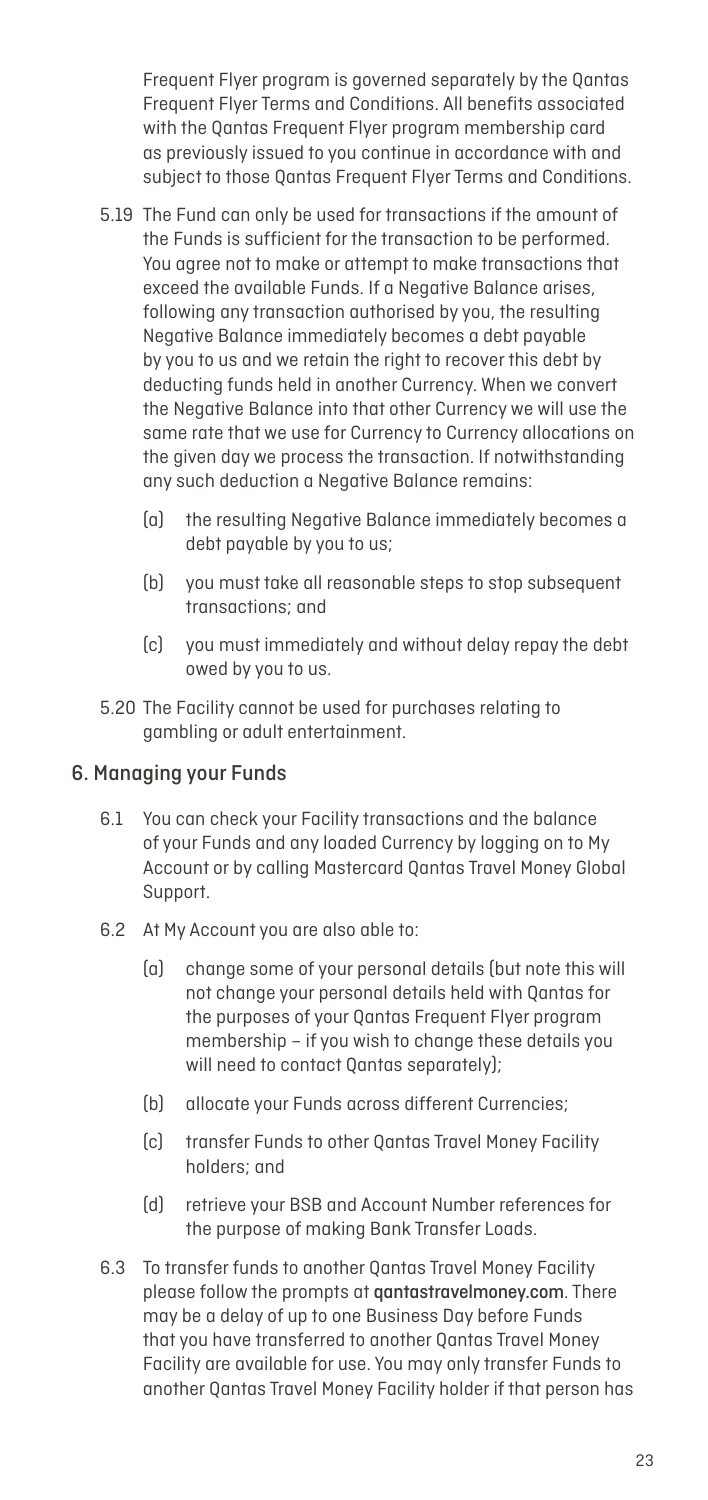Activated their Qantas Travel Money Facility.

- 6.4 Upon first use of Qantas Travel Money, statements will be issued electronically to you at monthly intervals unless you specifically request a paper statement (on each occasion) by calling Mastercard Qantas Travel Money Global Support, in which case a paper statement will be issued. Notification that statements are available will be sent to you electronically at six monthly intervals. You should carefully check all statements for any discrepancies and notify Mastercard Qantas Travel Money Global Support immediately if you believe there is any discrepancy in any statement. Under the Mastercard scheme rules, we may be able to claim a chargeback on your behalf if a problem (such as unauthorised use, or non-delivery of goods ordered) arises. However, there are time limits for us to be able to claim this on your behalf. It is therefore important for you to report any problems immediately.
- 6.5 If an ATM displays your Fund balance, then this may be displayed in AUD or in a different currency, in which case the exchange rate applied may be different to ours and discrepancies can arise. An ATM will not display a balance for each Currency. An accurate balance for each Currency can be obtained through Mastercard Qantas Travel Money Global Support or through My Account at qantastravelmoney.com.

## 7. Foreign Exchange Transactions

- 7.1 A foreign exchange rate will apply to transactions that are conducted on the Facility in the following instances:
	- (a) initial load where you allocate funds in a foreign Currency (i.e. in a currency other than AUD);
	- (b) BPAY or Bank Transfer Loads where your default Currency is not AUD, or Online Loads (using BPAY or Bank Transfer, or such other method as we may make available from time to time) where you allocate funds to a Currency other than AUD;
	- (c) POS transactions where the transaction is in a currency that is not one of the Currencies available on the Card;
	- (d) ATM withdrawals where the local currency is not one of the Currencies available on the Card;
	- (e) where you allocate funds from one Currency to a different Currency on your Facility or to a different Currency on another person's Facility, or we allocate Funds from one Currency to a different Currency to recover a Negative Balance in accordance with clause 5.19 or Fees in accordance with clause 8;
	- (f) where we allocate funds from one Currency to a different Currency on your Facility because of a purchase or withdrawal transaction in accordance with clause 5.16; and
	- (g) where your Facility is closed, or the balance of a Card is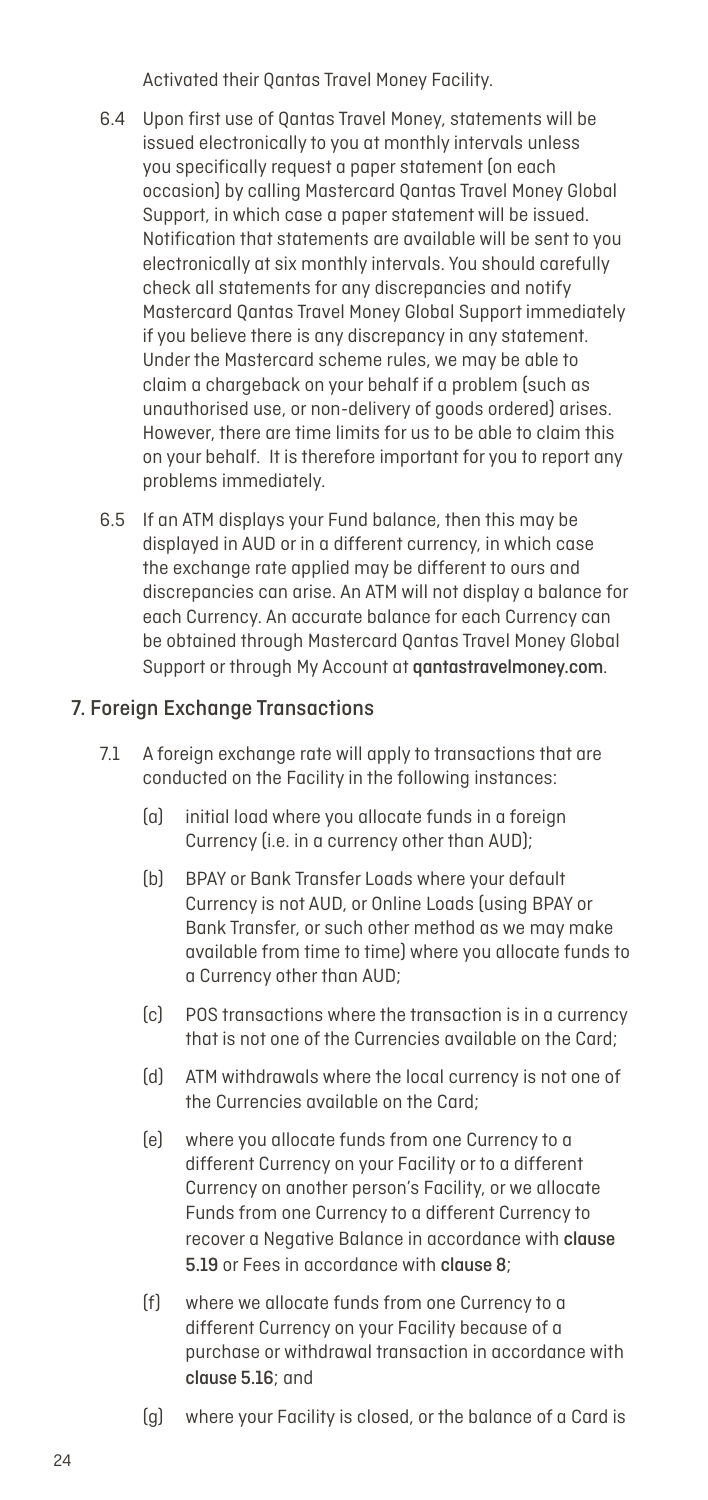repaid to you under clause 16 below, and the Facility has funds in a foreign Currency (i.e. in a currency other than AUD).

- (h) The method for calculating the foreign exchange rate for each scenario is as set out below.
- 7.2 In the circumstances described in clauses 7.1(a) and 7.1(b), the foreign exchange rates used for loading the Facility are set and determined by Qantas and Mastercard Prepaid Management Services and vary each day. You can obtain this exchange rate online at **gantastravelmoney.com** or by contacting Mastercard Qantas Travel Money Global Support.
- 7.3 In the circumstances described in clause 7.1(c), 7.1(d) and 7.1(f) the relevant amount will be funded by converting the transaction amount into the next available Currency balance on your Facility in the order of priority (Refer Part A, Section 3). The foreign exchange rate used is the Oantas Travel Money Daily Rate.
- 7.4 In the circumstances described in clause 7.1(e) the foreign exchange rate used for allocating Funds from one Currency to another Currency on your Facility or from one Currency on your Facility to a different Currency on another person's Facility is set and determined by Qantas and Mastercard Prepaid Management Services, varies each day and will be notified to you at the time of the transaction.
- 7.5 In the circumstances described in clause 7.1(g), where your Facility is closed, and the balance of your Facility is repaid to you, and the Facility has funds in a foreign Currency (i.e. in a currency other than AUD), we will convert these funds into AUD. The foreign exchange rate used for this is set and determined by Qantas and Mastercard Prepaid Management Services and varies each day and will be notified to you at the time. You can also obtain this exchange rate by contacting Mastercard Qantas Travel Money Global Support. If you wish to confirm the foreign exchange rates before you close your Facility you can also contact Mastercard Qantas Travel Money Global Support.
- 7.6 Mastercard Prepaid Management Services earns foreign exchange revenue on Qantas Travel Money transactions involving a foreign currency conversion in the circumstances described in clause 7.1 and holds a fixed share of that amount for Qantas. You hereby consent to Mastercard Prepaid Management Services earning and retaining a fixed share of that amount and to the payment by Mastercard Prepaid Management Services of the remaining share of foreign exchange amount to Qantas.

## Examples

Example 1: The following example is provided to assist you in understanding how the foreign exchange rate is set and applied when you load your Facility by way of an Online Load.

You are travelling to the United Kingdom and wish to activate the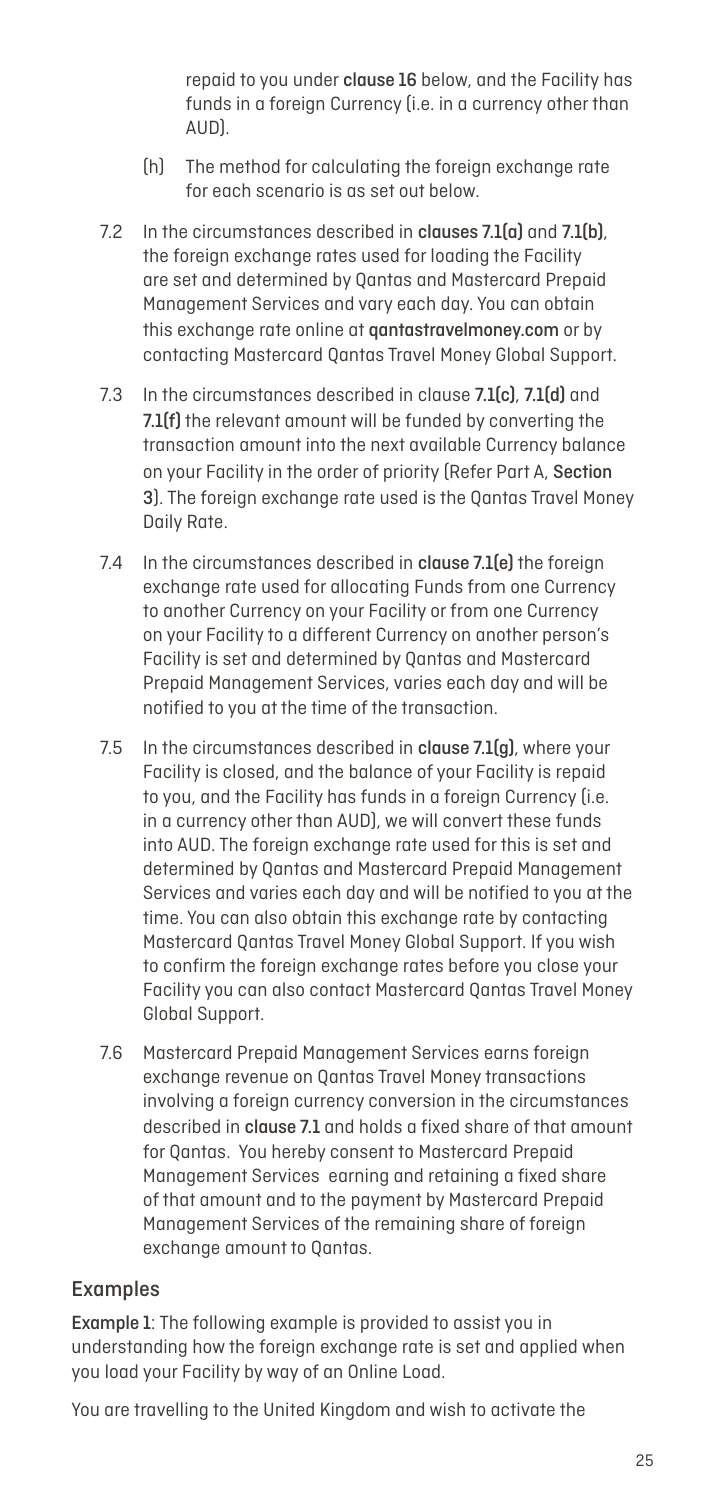Facility and load GBP.

- Following Activation you go online to qantastravelmoney.com and indicate that you wish to load GBP 1,000 into your Facility.
- You are quoted a foreign exchange rate of AUD 1.00 = GBP 0.6501 (GBP 1.00 = AUD 1.538), which is the rate that has been set by Qantas and Mastercard Prepaid Management Services.
- The corresponding Australian Dollar cost to you of AUD 1,538.20 is also quoted.
- This rate and the corresponding cost to you to purchase GBP 1,000 are set when you confirm your purchase.
- You will then be obliged to settle AUD 1,538.20 by BPAY or Bank Transfer or such other settlement method as we make available from time to time.

Example 2: The following example is provided to assist you in understanding how the foreign exchange rate is set and applied when you conduct a BPAY Load and your default Currency is not Australian dollars.

- You initiate a BPAY Load by making a payment of AUD 2,000 using the BPAY biller code and reference set out in this PDS and your default Currency is USD.
- At the time the Funds are loaded onto the Facility (within two Business Days of receipt of funds from you) the relevant foreign exchange rate is AUD 1.00 = USD 0.998 (USD 1.00 = AUD 1.002), which is the rate that has been set by Qantas and Mastercard Prepaid Management Services.
- The corresponding USD amount at that rate is USD 1,996, which is loaded into your USD balance.

Example 3: The following example is provided to assist you in understanding how the Qantas Travel Money Daily Rate is applied when you conduct an ATM transaction in a currency that is different to the Currencies on the Facility. Although it describes an ATM transaction the same process will apply to POS transactions.

You are travelling to Brazil and wish to withdraw Brazilian Real BRL 50.00 from an ATM there (Funds from your AUD balance will be used first as per the default order of priority – see clause 7.3 above):

- Assuming the Qantas Travel Money Daily Rate is AUD 1.00 = BRL 0.746 the AUD cost will be AUD 67.02 (1/0.746 x BRL 50.00).
- If the merchant settles the transaction on the same day as the purchase, AUD 67.02 will be debited from your AUD balance. If the merchant settles on a subsequent day, then the rate that applies will be the Qantas Travel Money Daily Rate on the day of settlement. You can obtain this exchange rate by contacting Mastercard Qantas Travel Money Global Support.

Any withdrawal fee charged by an ATM operator will be charged in addition to the above amounts.

Example 4: The following example is provided to assist you in understanding how the Qantas Travel Money Daily Rate is applied when you conduct a transaction that requires us to allocate funds from several Currencies.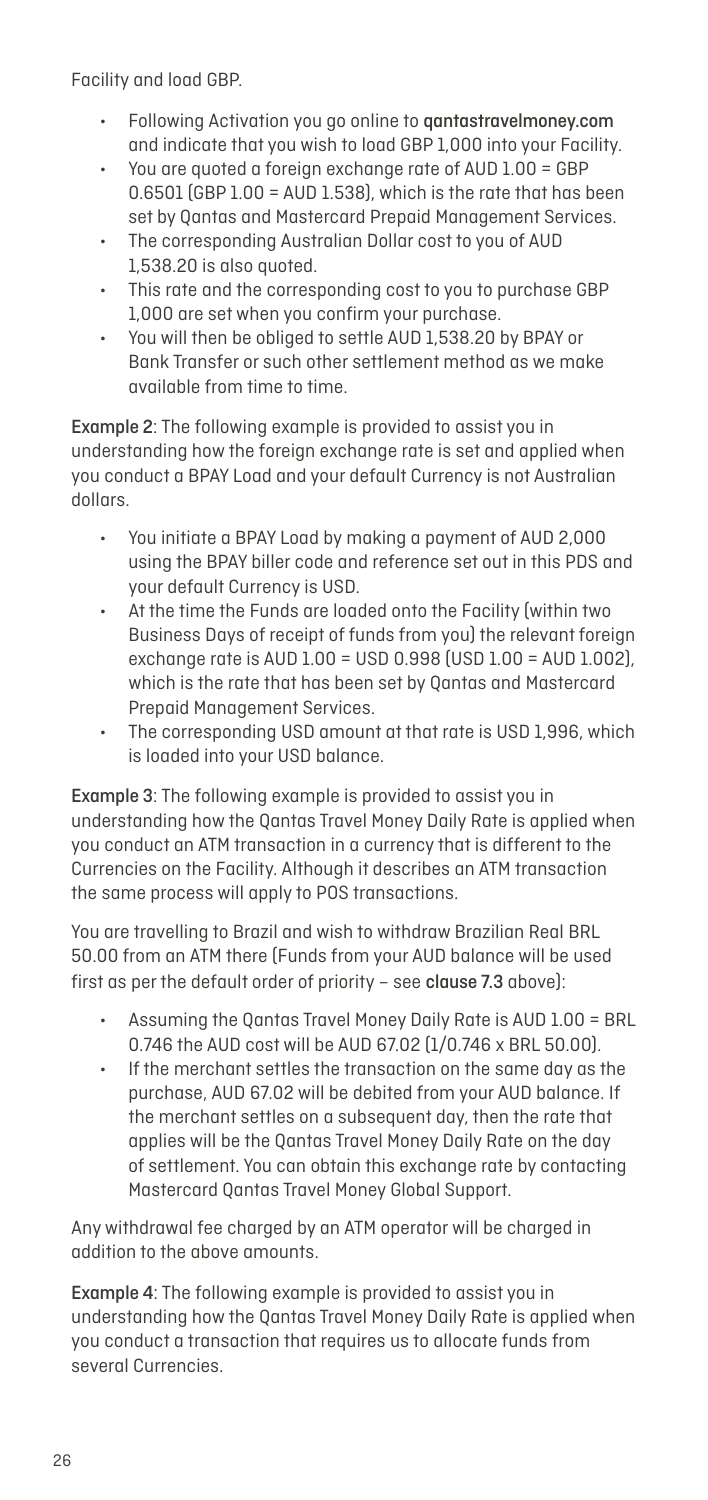You are travelling in the United States of America and while shopping make a purchase for USD 150.00. At the time of this purchase you have the following Currency balances – USD 50, AUD 0, EUR 60, CAD 100.

The following application of Funds will take place:

| Currency<br>balance<br>before<br>transaction | Amount to<br>debit from<br>Card Fund | Running<br>purchase<br>balance | Qantas<br>Travel Mon-<br>ey Daily<br>Rate | Currency<br>balance<br>after<br>transaction |
|----------------------------------------------|--------------------------------------|--------------------------------|-------------------------------------------|---------------------------------------------|
| <b>USD 50.00</b>                             | USD-50.00                            | USD 100.00                     |                                           | <b>USD 0.00</b>                             |
| AUD 0.00                                     | AUD 0.00                             | USD 100.00                     |                                           | AUD 0.00                                    |
| EUR 60.00                                    | EUR-60.00                            | <b>USD 15.81</b>               | USD1:<br>EUR 0.7127                       | EUR 0.00                                    |
| CAD 100.00                                   | CAD-15.98                            | <b>USD 0.00</b>                | $USD1$ :<br>CAD 1.0109                    | CAD 84.02                                   |

Example 5: The following example is provided to assist you in understanding how the foreign exchange rate is set and applied when you allocate Funds from one Currency to another Currency.

You have USD 500 held in the USD Currency balance in your Facility and you wish to transfer all of it into your GBP Currency balance.

- You go online to **gantastravelmoney.com** and indicate that you wish to transfer USD 500 into GBP.
- You are quoted a foreign exchange rate of USD 1.00 = GBP 0.688 (GBP 1.00 = USD 1.453).
- The corresponding amount of GBP 344 that this will enable you to purchase is also quoted.
- Once this is confirmed by you, we will deduct USD 500 from your USD Currency balance and add GBP 344 to your GBP Currency balance.

## 8. Fees

- 8.1 You agree to pay and authorise us to debit the Fund for the fees set out in the Fees Table as soon as they are incurred. Unless otherwise specified, all Fees will be debited in AUD. If there are insufficient Funds in AUD to pay such Fees, then we will automatically deduct funds from other Currencies in the order of priority (Refer Part A, Section 3). Any such deduction of Funds will be subject to a currency conversion rate determined by Qantas and Mastercard Prepaid Management Services and notified to you at the time. If we make additional currencies available to you in connection with the Facility, then we will notify you of the new order of priority for the purposes of this clause 8.1 either directly or through My Account and/or qantastravelmoney.com.
- 8.2 Certain merchants may charge an additional fee if the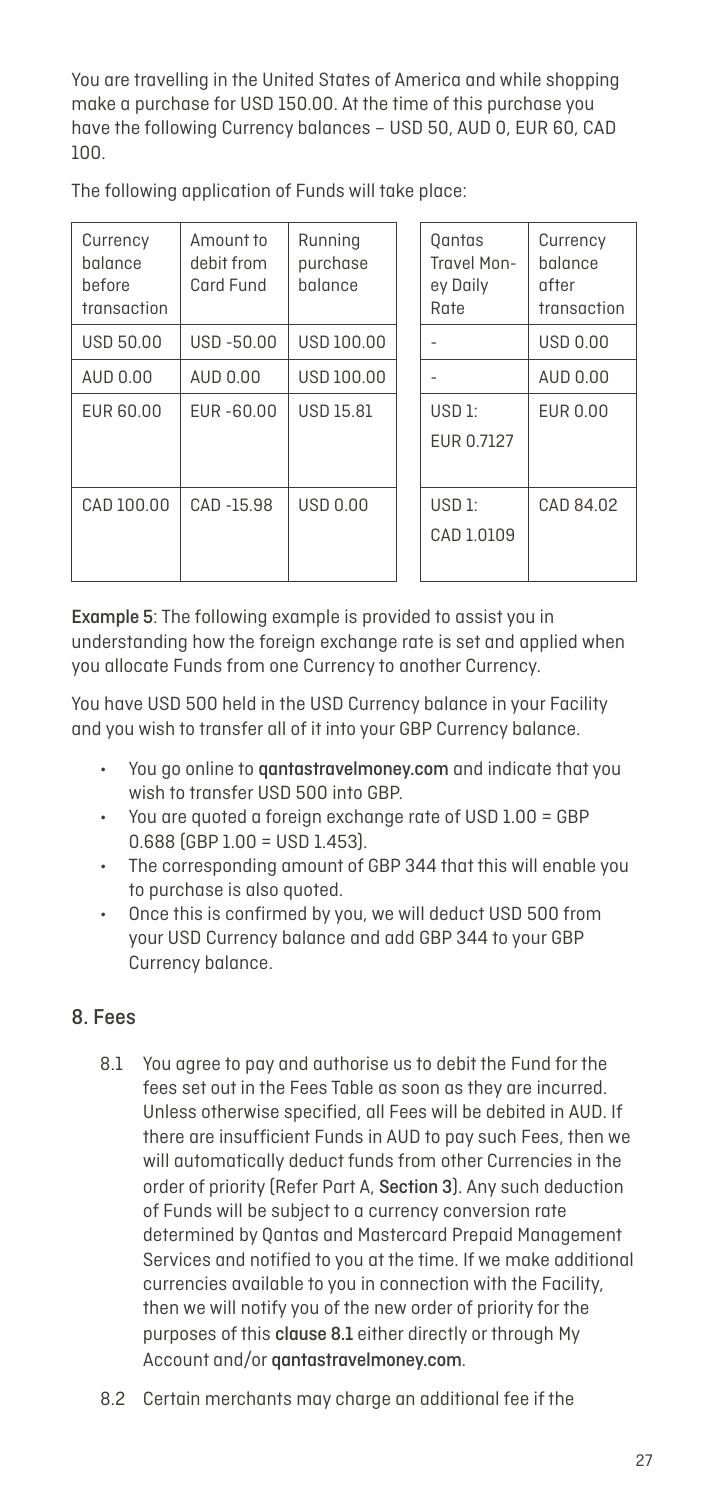Facility is used to purchase goods and/or services. The fee is determined and charged by the merchant and is not retained or received by us.

## 9. Facility Limits

- 9.1 Most ATM operators limit the minimum and maximum amounts that can be obtained in a single transaction. These amounts may also be limited (in some countries) by regulatory controls.
- 9.2 Other limits are also applicable to the use of the Facility, as set out in the Limits Table. See section 6 of Part A of this PDS.

## 10. Global Assistance

- 10.1 You are entitled to Global Assistance from Activation until closure of the Facility. Global Assistance services are provided by Mastercard Prepaid Management Services.
- 10.2 The Issuer arranges for the Global Assistance services to be provided and is not the provider. The Issuer does not promise that the Global Assistance services will:
	- (a) always be available;
	- (b) be suitable for any purpose; or
	- (c) be provided to any particular standard.
- 10.3 You acknowledge that any changes to, or discontinuance of, the Global Assistance services can occur without the Issuer's participation.
- 10.4 You also acknowledge and agree that:
	- (a) the Global Assistance services are used at your own risk;
	- (b) the Issuer is not liable for any liability or loss arising in connection with the use by you of the Global Assistance services or because of the Global Assistance services being unavailable or discontinued;
	- (c) you cannot make any complaint to the Issuer about the Global Assistance services; and
	- (d) you do not rely on the Global Assistance services being available, being suitable for any purpose or being provided to any particular standard in deciding to purchase the Facility.

## 11. Card Security & PIN

- 11.1 You must ensure that you keep the Facility, the Security Details and all Security Codes safe and secure by taking the following precautions (Security Requirements). You must not:
	- (a) allow anyone else to use the Facility;
	- (b) interfere with any magnetic stripe or integrated circuit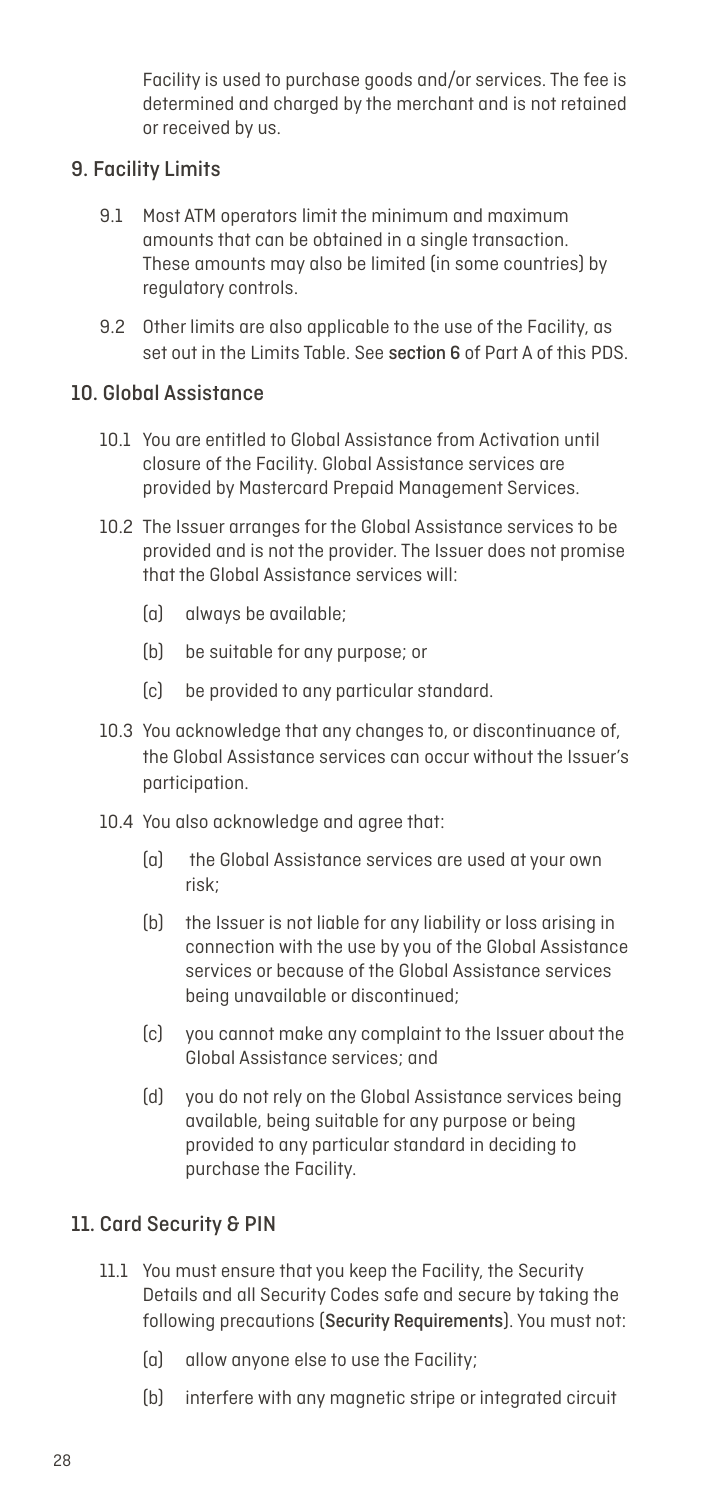on the Card;

- (c) unnecessarily disclose the Card Number;
- (d) write any Security Code on the Card;
- (e) carry any Security Code with the Card;
- (f) record any Security Code where it may be accessed by other people;
- (g) give any Security Code to anyone else (including the police and/or Mastercard Prepaid Management Services personnel or Mastercard Qantas Travel Money Global Support employees);
- (h) fail to comply with any instructions we give about keeping the Card and any Security Details safe and secure; and
- (i) act with carelessness in failing to protect the security of the Security Code.
- 11.2 The Facility will be disabled if an incorrect Card PIN is entered three successive times. If the Facility is disabled, please contact Mastercard Qantas Travel Money Global Support to reactivate the Facility. There may be a delay (usually 24 hours) in reactivating a disabled Facility. If the Facility is disabled the Qantas Frequent Flyer functionality should continue to operate.
- 11.3 As best you can, you must memorise your Security Codes. For security purposes, you should not keep any Security Code written anywhere near your Card. If you forget your Card PIN you can retrieve your PIN online at qantastravelmoney.com or by calling Mastercard Qantas Travel Money Global Support and answering the security questions you supplied on your application.

## 12. The Card and Card expiry

- 12.1 The Card is at all times owned by Qantas.
- 12.2 Although the Facility does itself not expire, the Card, as a payment device, cannot be used to access the Facility after the Card has expired. The expiry date after which the Card can no longer be used as a payment device is printed on the Qantas Travel Money side of the Card. The expiry date on the Qantas Travel Money side of the Card is different from the expiry date on the Qantas Frequent Flyer program side of the Card. After the expiry date on the Qantas Frequent Flyer program side of the Card, the Card cannot be used to access Qantas Frequent Flyer program benefits. Please see qantas. com for more information.
- 12.3 Unless the Facility has been closed (see clause 16), subject to clause 3.1 a new/replacement Card will be sent to you automatically before the Card reaches the expiry date on the Qantas Travel Money payment side of the Card. Upon receipt and activation of the new Card, you are required to destroy your old Card. If you did not successfully apply for and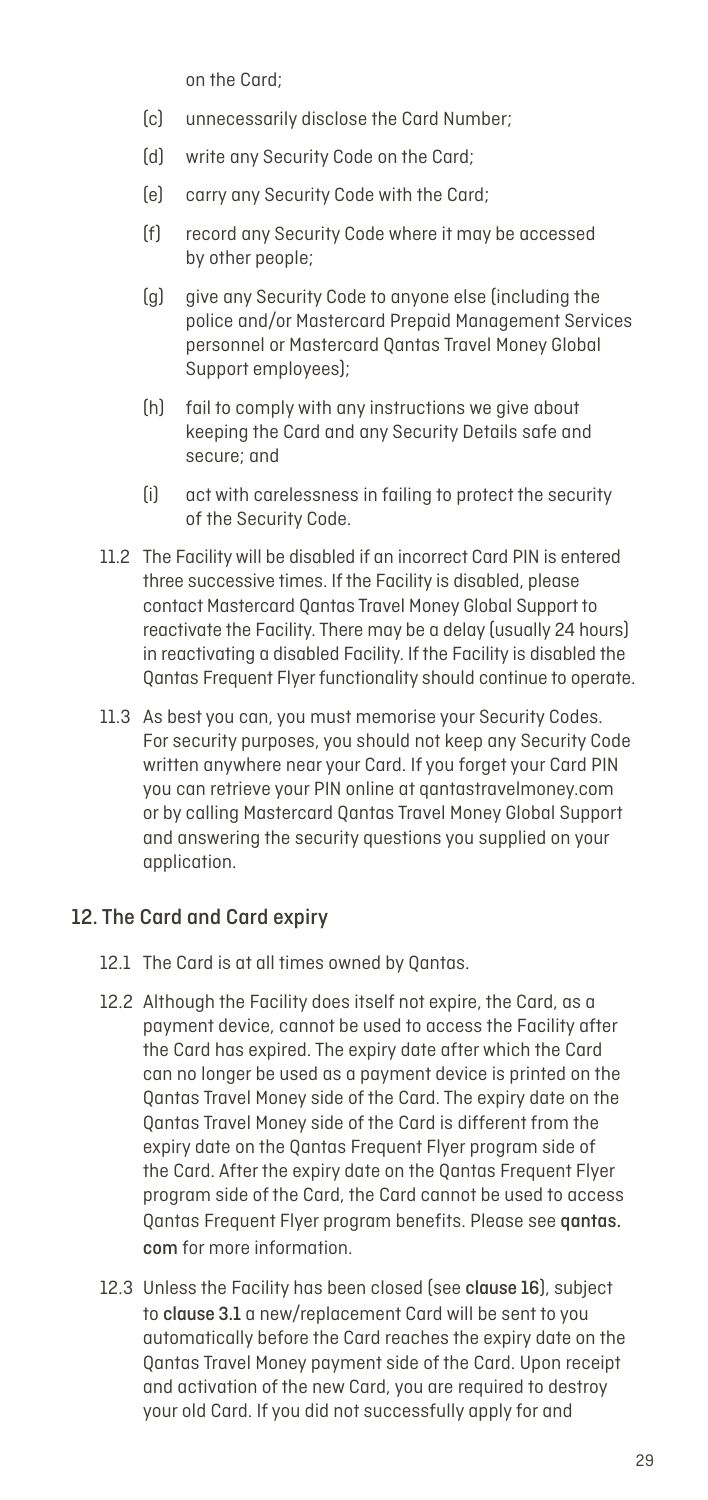Activate the Facility before your existing Card expired, Qantas may choose to send you a replacement Qantas Frequent Flyer Card with no Qantas Travel Money functionality.

12.4 If your Facility has been closed but you are still a Qantas Frequent Flyer member, you should not destroy your Card. Please refer to **gantas.com** for more information.

#### 13. Loss, Theft and Misuse

- 13.1 If you know or have reason to suspect that the Facility and/ or Card is lost or stolen or damaged, likely to be misused or you have reason to suspect that someone else may know any Security Code or Security Details, you must immediately notify Mastercard Qantas Travel Money Global Support. Subject to clause 3.1, we will then suspend the relevant Facility to restrict further use and will arrange to send you a new Card to access the Facility.
- 13.2 You may be required to confirm details of the loss, theft or misuse in writing (and to provide particular information in the confirmation) and you must comply with that requirement.
- 13.3 You must assist us and the Police in any enquiries and attempts to recover a lost or stolen Card or investigate misuse of a Facility.
- 13.4 If any lost Card is subsequently found the Facility must not be used unless Mastercard Qantas Travel Money Global Support confirms it may be used.

## 14. Liability for Unauthorised Transactions

- 14.1 Your liability for losses arising from Unauthorised Transactions will be determined under the ePayments Code.
- 14.2 You will not be liable for losses resulting from Unauthorised Transactions where it is clear that you have not contributed to the loss.
- 14.3 You will not be liable for losses resulting from Unauthorised Transactions that are caused by the fraudulent or negligent conduct of:
	- (a) our staff or agents;
	- (b) companies involved in networking arrangements; or
	- (c) merchants who are linked to the electronic funds transfer system or their agents or employees.
- 14.4 You will not be liable when Unauthorised Transactions:
	- (a) happen using a Facility after notification to us that the Facility and/or Card has been misused, lost or stolen or that the security of the relevant Security Code has been breached;
	- (b) are made with forged, faulty, expired or cancelled Cards or numbers (as applicable);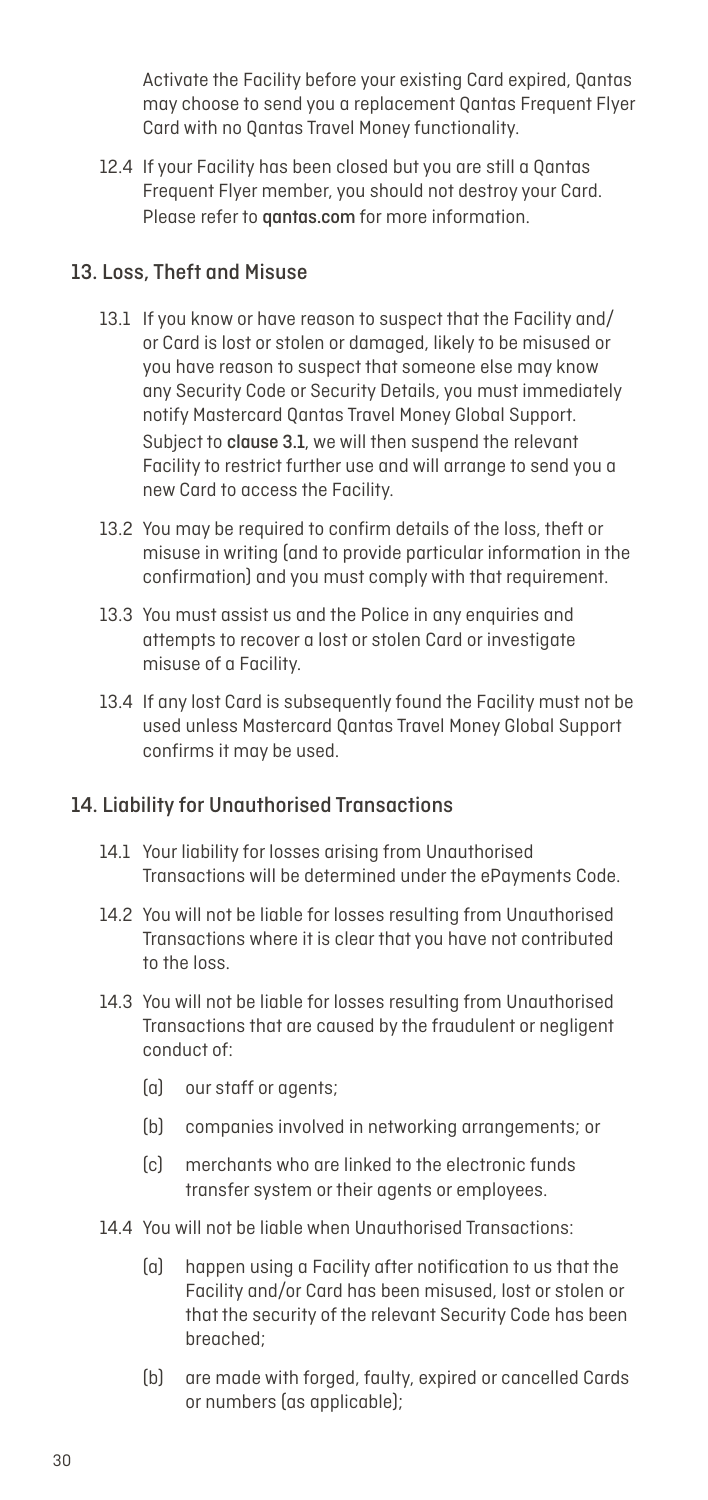- (c) are the result of the same transaction being incorrectly debited more than once to the same Facility; or
- (d) are made using information that you are not required to keep secret and which you must provide to perform a transaction (for example, a Card Number) without a Card or a PIN.
- 14.5 Where we can prove on the balance of probability that you have contributed to the losses caused by an Unauthorised Transaction through:
	- (a) your fraud; or
	- (b) by failing to comply with the Security Requirements, then you are liable for the actual losses which occur up to such time as we are notified of the loss, theft or misuse of your Security Code or Facility or a breach of the Security Requirements. However you will not be liable for any loss on any day, or in any period, exceeding any applicable transaction limit for that day or period and you will not be liable for loss in excess of the balance of the Funds available for transactions using your Facility.
- 14.6 You will be liable for losses resulting from Unauthorised Transactions where we can prove on the balance of probability that you have contributed to the losses through unreasonably delaying notification of the misuse, loss or theft of a card or that the security of the relevant Security Code has been breached. However, your liability in this case is limited to losses occurring between the time that you became aware or should reasonably have become aware of the security breach but you will not be liable for any loss on any one day, or in any period, exceeding any applicable transaction limit and you will not be liable for loss in excess of the balance of the Fund available for transactions using the Facility.
- 14.7 If it is unclear whether or not you contributed to the loss caused by an Unauthorised Transaction that required a Security Code, the amount of your liability is limited to the lesser of:
	- (a) AUD 150;
	- (b) the balance of the Fund available for transactions using the Facility; or
	- (c) the actual loss at the time we are notified of the misuse of the Facility, loss or theft of the Card or of the breach of security of the relevant Security Code (limited by the applicable daily or period transaction limits over the relevant timeframe).
- 14.8 Information sent over the internet may not be completely secure. Neither the Issuer, Qantas nor Mastercard Prepaid Management Services can guarantee that the internet or online payment systems will function at all times and the Issuer, Qantas and Mastercard Prepaid Management Services accept no liability for unavailability or interruption or for the interception or loss of Personal Information or other data.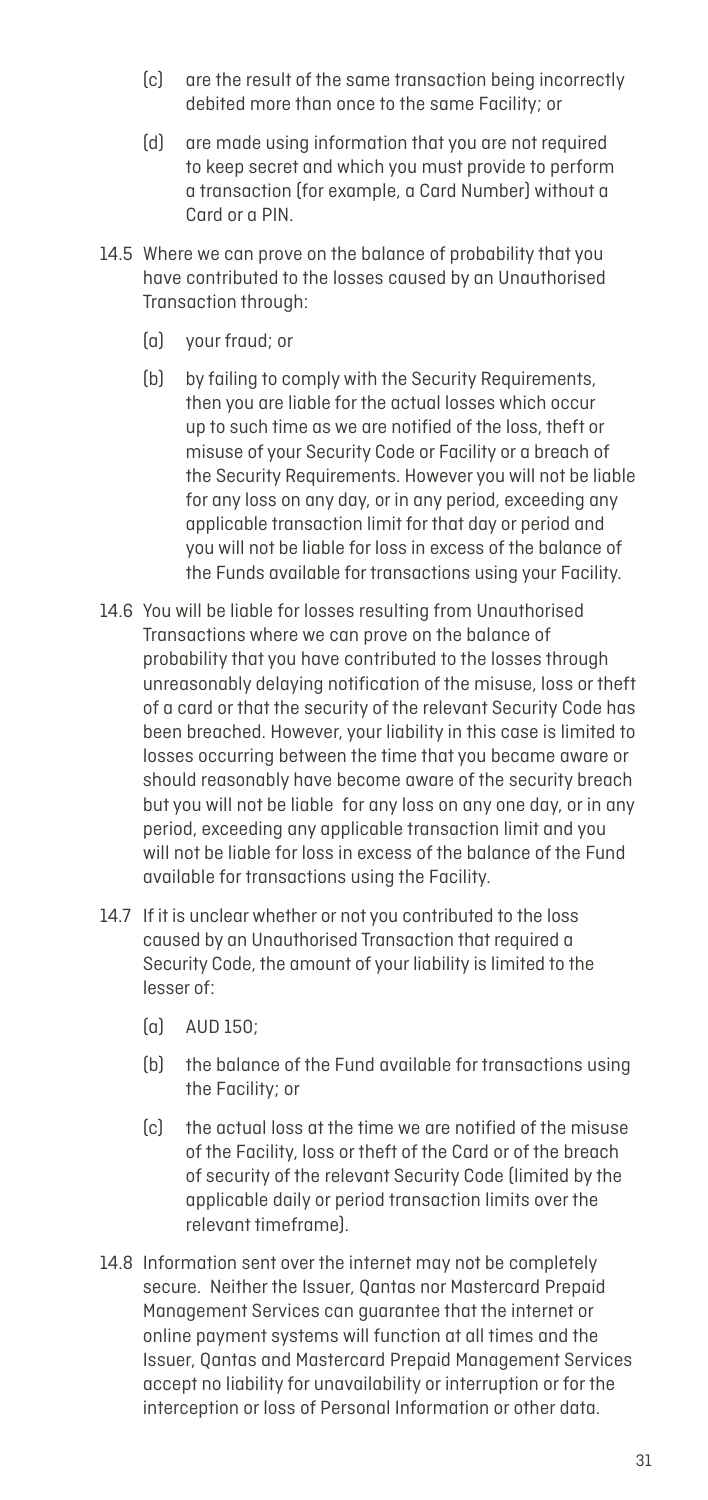14.9 You are responsible for checking your transaction history online and knowing your available balance. You can check your balance and transaction history free of charge at qantastravelmoney.com. For disputed transactions you should contact Mastercard Qantas Travel Money Global Support by calling 1300 825 302. Mastercard Scheme Rules impose time limits after the expiry of which our ability to dispute a transaction on your behalf may be lost. We may not be responsible for any loss to you where it can be shown that you have unreasonably delayed notifying us.

#### 15. Replacement Cards

15.1 If your Card is lost, stolen or damaged, you can request a replacement by contacting the Qantas Frequent Flyer Service Centre who will transfer you to Mastercard Qantas Travel Money Global Support. Replacement Cards are sent to you at your nominated address by standard post.

#### 16. Closing the Facility

- 16.1 You may close your Facility at any time by writing to, or emailing, Mastercard Qantas Travel Money Global Support and the Facility will subsequently be closed.
- 16.2 The Issuer may, with or without notice and without incurring any liability to you cancel or suspend your use of the Facility and/or end this Agreement if it has good reason to do so, including without limitation if:
	- (a) the Issuer considers the Facility has been or is likely to be misused;
	- (b) you breach any of these Terms and Conditions;
	- (c) you breach any of the Qantas Frequent Flyer Terms and Conditions (see qantas.com/terms) and/or you are no longer eligible to be a member for the Qantas Frequent Flyer program and/or your Qantas Frequent Flyer membership is suspended or terminated;
	- (d) the Issuer suspects any illegal use of the Facility; or
	- (e) you gave the Issuer, Mastercard Prepaid Management Services or Qantas false, inaccurate or incomplete information when you applied for the Facility.

However, unless there are exceptional circumstances (e.g. fraud or criminal activity), we will give you at least 14 days advance notice before closing your Facility.

16.3 If the Facility is closed, we will refund any credit balance in the Facility (less any fees). You may contact Mastercard Qantas Travel Money Global Support, for payment in Australian Dollars of any credit balance remaining in the Facility once closed. The relevant amount will be deposited into your nominated bank account. The credit balance available to you will not include uncancelled, pre-authorised or 'held' amounts (see clause 5 above), although these sums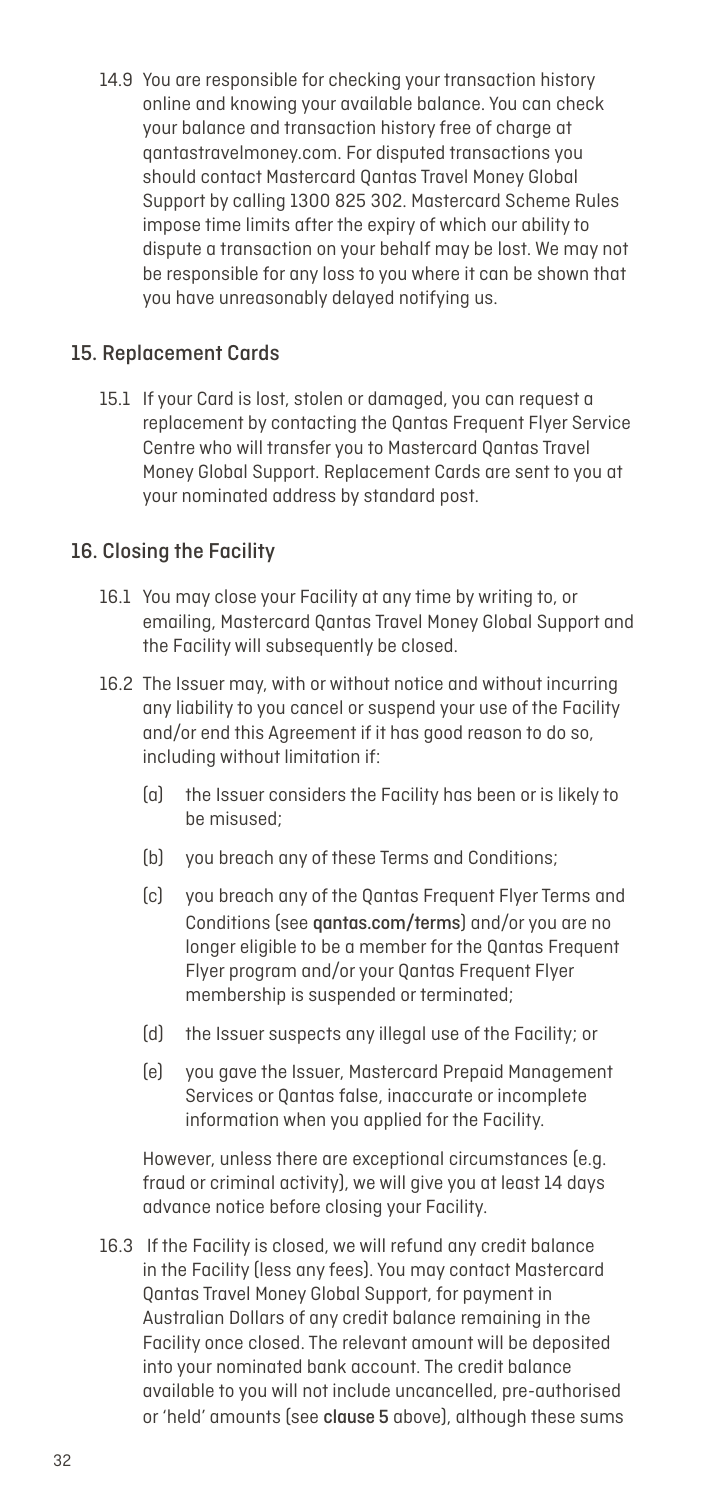will be made available to you once the pre-authorisation has been cancelled or the 'held' amounts released by the merchant and the relevant amounts are available for spending or withdrawal. A currency exchange rate will apply to any withdrawal/cash out of Funds to your bank account that are held in foreign currency. Please refer to clause 7 for information on foreign exchange transactions.

## 17. Changing these Terms and Conditions

- 17.1 We may change these Terms and Conditions (including bringing in new fees, changes in the fees or limits, changes in the services we offer and changes to the product) at our discretion by giving you at least 30 days prior notice (see clause 21 below for details of how we will communicate with you).
- 17.2 We will not be in breach of these Terms and Conditions if we take steps in order to enable us to comply with any laws or other legal obligations.
- 17.3 We will not be in breach of these Terms and Conditions if we take necessary action in order to make a change necessitated by an immediate need to restore or maintain the security of the system or the Facility.

## 18. Transferring this agreement

- 18.1 The Issuer may transfer its rights and obligations under its agreement with you (including any rights and obligations performed by Mastercard Prepaid Management Services) to any other person or business. If this happens, the person or business to which this agreement is transferred assumes all of the Issuer's rights and obligations under the agreement. From then on, references in these Terms and Conditions to the Issuer (or Mastercard Prepaid Management Services as applicable) are to be read as references to the person or business to which the Agreement was transferred.
- 18.2 Except in those circumstances, and except for the benefits and rights available to Qantas or Mastercard Prepaid Management Services under these Terms and Conditions, nothing in these Terms and Conditions will confer on any third party any benefit or the right to enforce any terms of the Agreement between you and the Issuer.

## 19. Your Personal Information (important information about your privacy)

19.1 You acknowledge the Issuer, Mastercard Prepaid Management Services and Qantas and their respective agents may collect Personal Information in connection with the provision of the Facility, including Personal Information contained in any application form, correspondence, emails, telephone calls, internet communications and transactional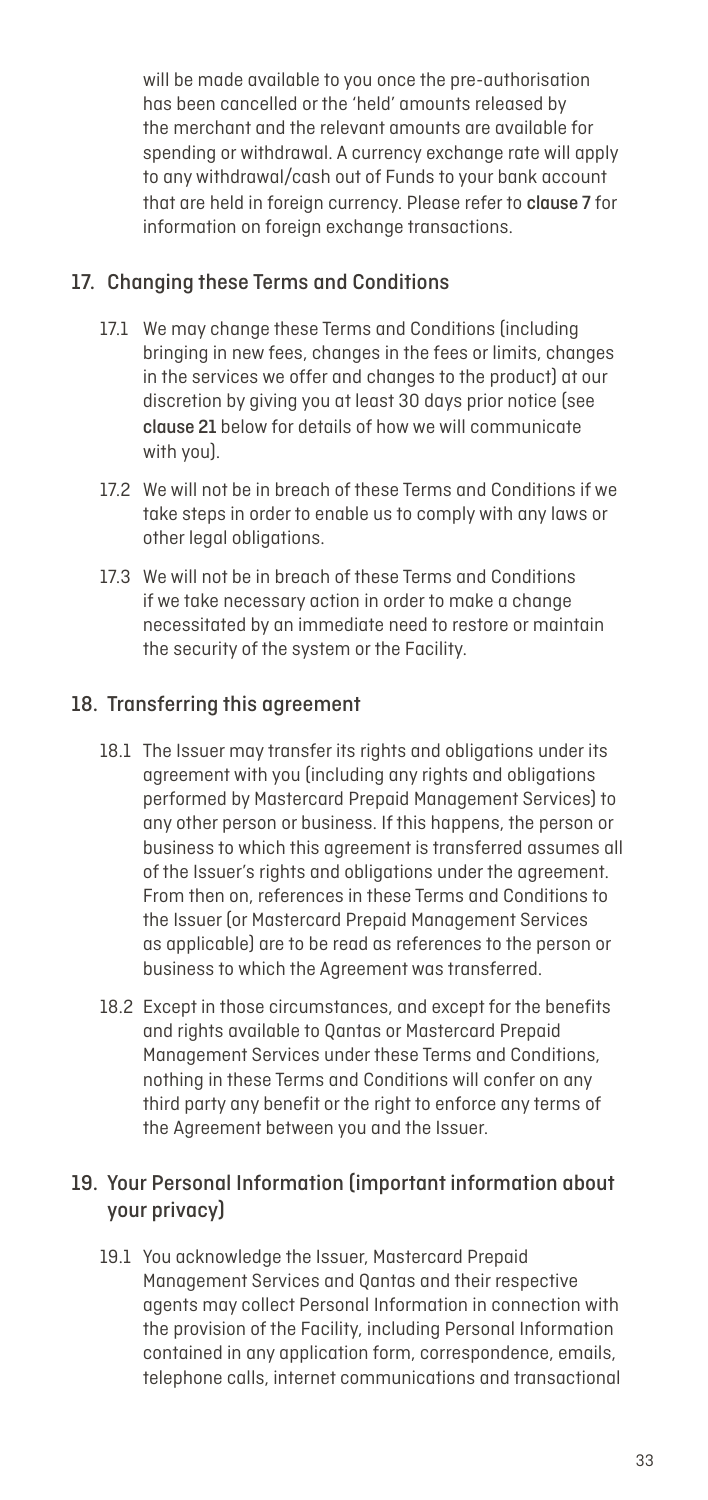information.

- 19.2 By applying for and Activating the Facility, you consent to the Issuer, Mastercard Prepaid Management Services and Qantas collecting, using and disclosing (including to each other) your Personal Information:
	- (a) to provide you with, and facilitate the provision of, the Facility and the Services as contemplated under these Terms and Conditions;
	- (b) to link your Qantas Frequent Flyer membership number to your Facility (including to contact you if there is a problem);
	- (c) to provide you with the membership benefits of the Qantas Frequent Flyer program and to use your Personal Information in accordance with the Qantas Frequent Flyer program Terms and Conditions;
	- (d) to monitor compliance with these Terms and Conditions;
	- (e) for anti-money laundering (AML), detection of crime, legal compliance and fraud prevention purposes, including as required under the Anti-Money Laundering and Counter-Terrorism Financing Act 2006;
	- (f) for the recovery of any money that you owe under these Terms and Conditions.
- 19.3 By applying for and Activating the Facility you also consent to the Issuer and Mastercard Prepaid Management Services disclosing Personal Information obtained from or relating to you to Qantas and to Qantas collecting, using and disclosing (including to each other) your Personal Information, including Personal Information collected from third parties, for the purposes of:
	- (a) Qantas or any of its related bodies corporate, providing benefits, products or services, including providing Qantas Points to you;
	- (b) Qantas or any of its related bodies corporate improving customer service, including by means of research, conducting analyses and preparing analytics, marketing, product development and planning;
	- (c) Qantas marketing its products or services or the products or services of third parties, including by direct marketing; and
	- (d) any third party providing services to Qantas, any of its related bodies corporate or Qantas Frequent Flyer program members in connection with the administration of Qantas Frequent Flyer or the conduct of any of the above purposes.
- 19.4 The Issuer, Mastercard Prepaid Management Services and Qantas may disclose your Personal Information to overseas recipients in the United Kingdom and United States of America for the purposes set out above. From the time the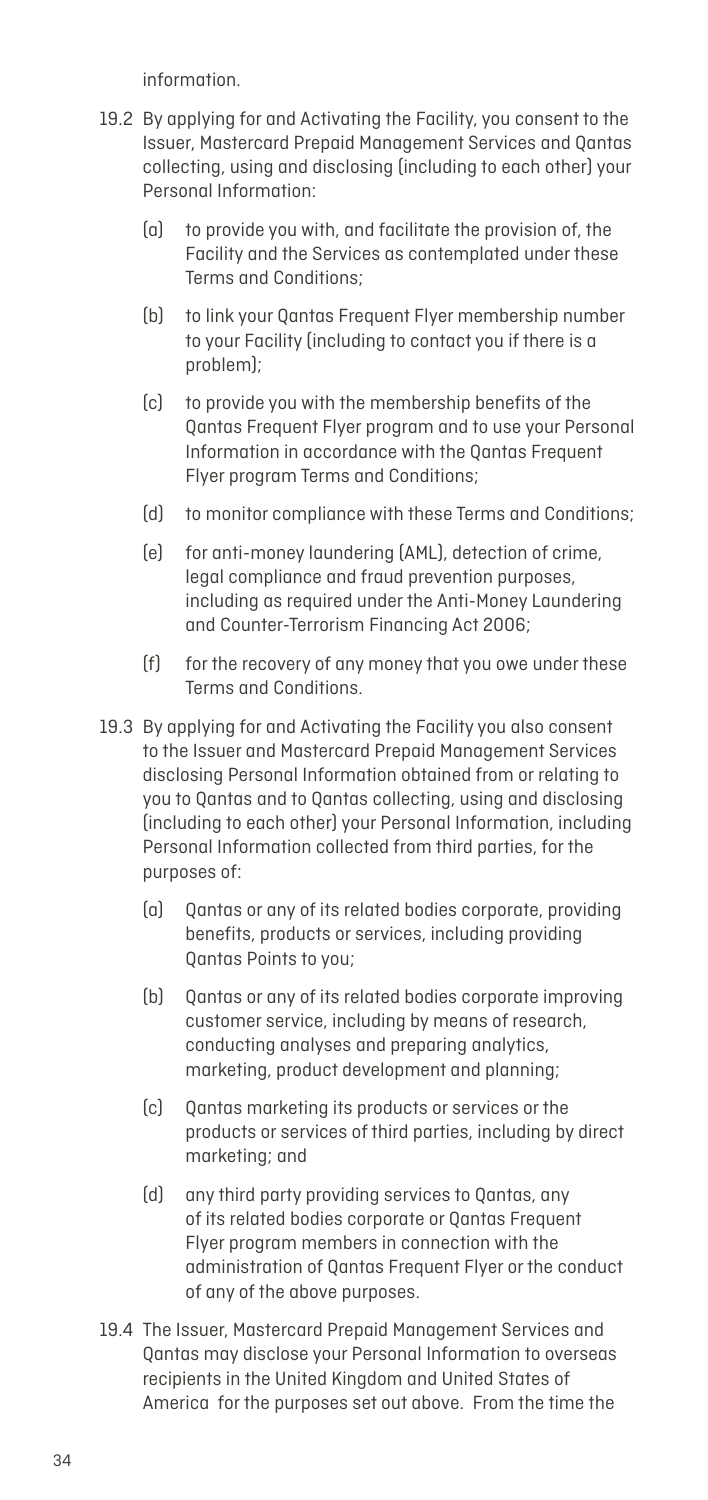Australian Privacy Principles apply, the Issuer, Mastercard Prepaid Management Services and Qantas would be required to take such steps as are reasonable in the circumstances to ensure that the overseas recipient does not breach the Australian Privacy Principles, but do not have to do so if you consent to the disclosure overseas. By applying for and Activating the Facility, you consent to the Issuer, Mastercard Prepaid Management Services and Qantas disclosing your Personal Information to overseas recipients as described in this clause.

- 19.5 If you do not agree to provide the Personal Information requested by us, then we cannot make the Facility available to you and you should not apply for and Activate the Facility.
- 19.6 You must notify us immediately of any change to your contact details. You can update your phone number and email address by accessing My Account on qantastravelmoney.com and typing the relevant changes yourself or by contacting Mastercard Qantas Travel Money Global Support. To update your address you must contact Mastercard Qantas Travel Money Global Support. To update your name you must contact the Qantas Frequent Flyer Service Centre. We will not be responsible if you do not receive any notice or correspondence that has been sent in accordance with the contact details you have provided to us. You will need to separately update your contact details with Qantas Frequent Flyer at qantas.com or by contacting the Qantas Frequent Flyer Service Centre.
- 19.7 You may be required to provide information to the Issuer, Mastercard Prepaid Management Services or Qantas (including evidence of identity) when Activating the Facility or adding additional funds to the Facility.
- 19.8 The Issuer, Mastercard Prepaid Management Services and Qantas will take reasonable steps to keep Personal Information secure in accordance with and comply with their respective privacy policy as applicable to the Facility. Each party's uses and disclosures of your Personal Information may be different. For details about Qantas' privacy practices, see the Qantas Privacy Policy at qantas.com. For details about the Issuer's privacy practices, see the Heritage Privacy Policy at heritage.com.au. For details about Mastercard Prepaid Management Services' privacy practices, see the Mastercard Prepaid Management Services Prepaid Privacy Policy at gantastravelmoney.com.
- 19.9 In addition, by applying for a Facility, you consent to Mastercard Prepaid Management Services and Qantas using and disclosing your Personal Information to notify you of our related products, promotions and customer surveys that we may conduct from time-to-time. You can elect to not receive further such notifications by:
	- (a) contacting the Qantas Frequent Flyer Services Centre by email at customercare@qantastravelmoney.com or by phone on 1300 825 302; or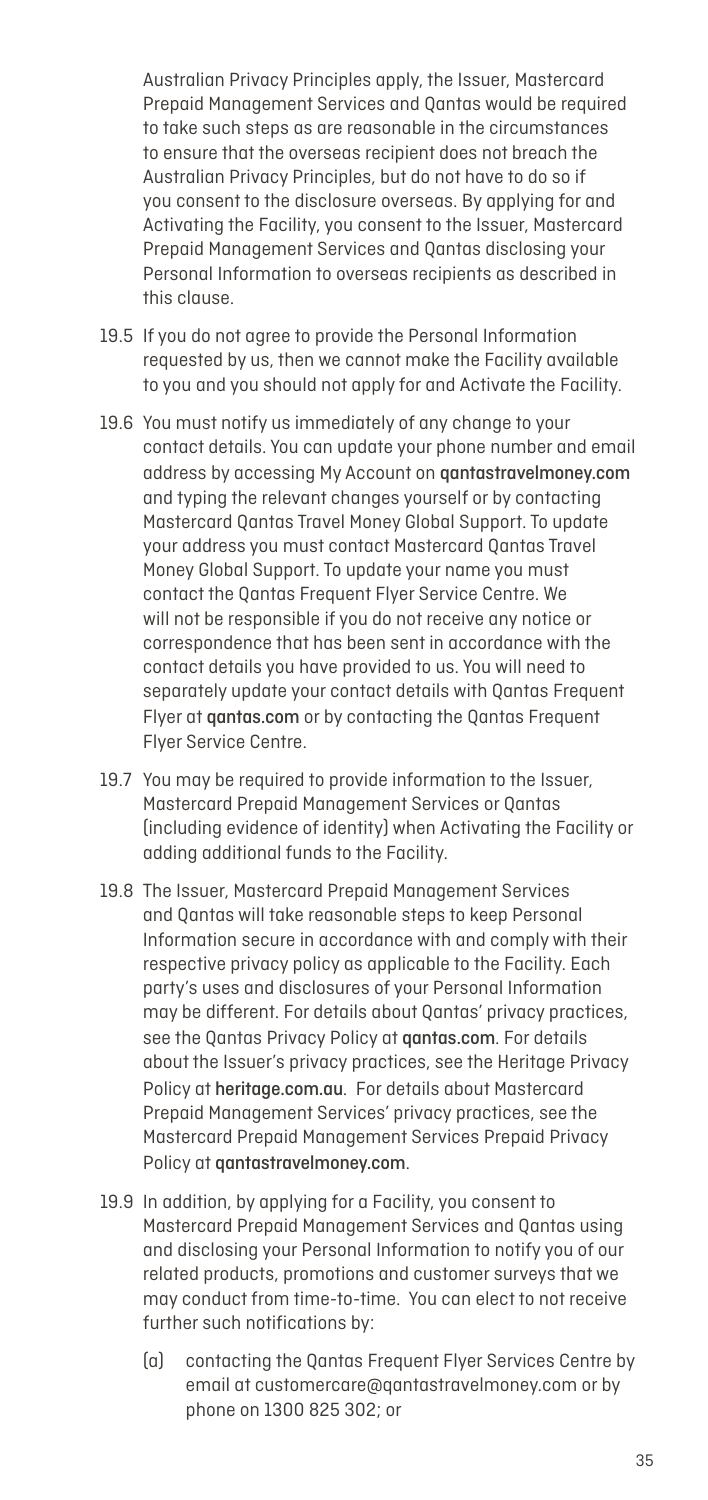(b) logging in to Your Profile at qantas.com where you can view the full list of Qantas Frequent Flyer email types you are subscribed to and unsubscribe from 'Qantas Travel Money' emails.

You also consent to Mastercard Prepaid Management Services and Qantas sending SMSs to your mobile phone to advise you of product features or information relevant to your Facility, such as low balance alerts. If you have provided us with your mobile phone number we may also send you low balance and other product related alerts via SMS. You cannot elect not to receive important service related alerts.

- 19.10 Your Personal Information will not be shared or used for any other purpose except as stated above unless we are required or permitted to do so as a result of any laws and regulations, by a court order or by any business or persons to whom we transfer our rights and obligations under the agreement between you and the Issuer which is governed by these Terms and Conditions.
- 19.11 We will continue to keep any Personal Information that is necessary after the closure of your Facility on the same terms as are set out above (including to meet legally imposed record keeping requirements and AML record keeping obligations).
- 19.12 You are entitled to ask Mastercard Prepaid Management Services or the Issuer to supply you with any Personal Information that Mastercard Prepaid Management Services or the Issuer (respectively) hold about you. See section 7 of Part A for contact details. Mastercard Prepaid Management Services or the Issuer (as applicable) will delete any incorrect information or correct any errors in any of your Personal Information that come to our notice. The applicable privacy policy (referred to in clause 19.8 above) contains information on how you may access and seek correction of the Personal Information held by the Issuer, Mastercard Prepaid Management Services or Qantas. The applicable privacy policy also contains information on how you may complain about a breach of the National or Australian Privacy Principles (as applicable) by the Issuer, Mastercard Prepaid Management Services or Qantas and how that complaint will be dealt with.
- 19.13 To aid us in the provision of the services provided under these Terms and Conditions, in the interests of security, and to help the Issuer and Mastercard Prepaid Management Services maintain and to improve their level of service, all telephone calls may be recorded and/or monitored.

## 20. Liability

- 20.1 The Issuer, Mastercard Prepaid Management Services or Qantas will not be liable to you for any loss due to:
	- (a) any instructions given by you not being sufficiently clear;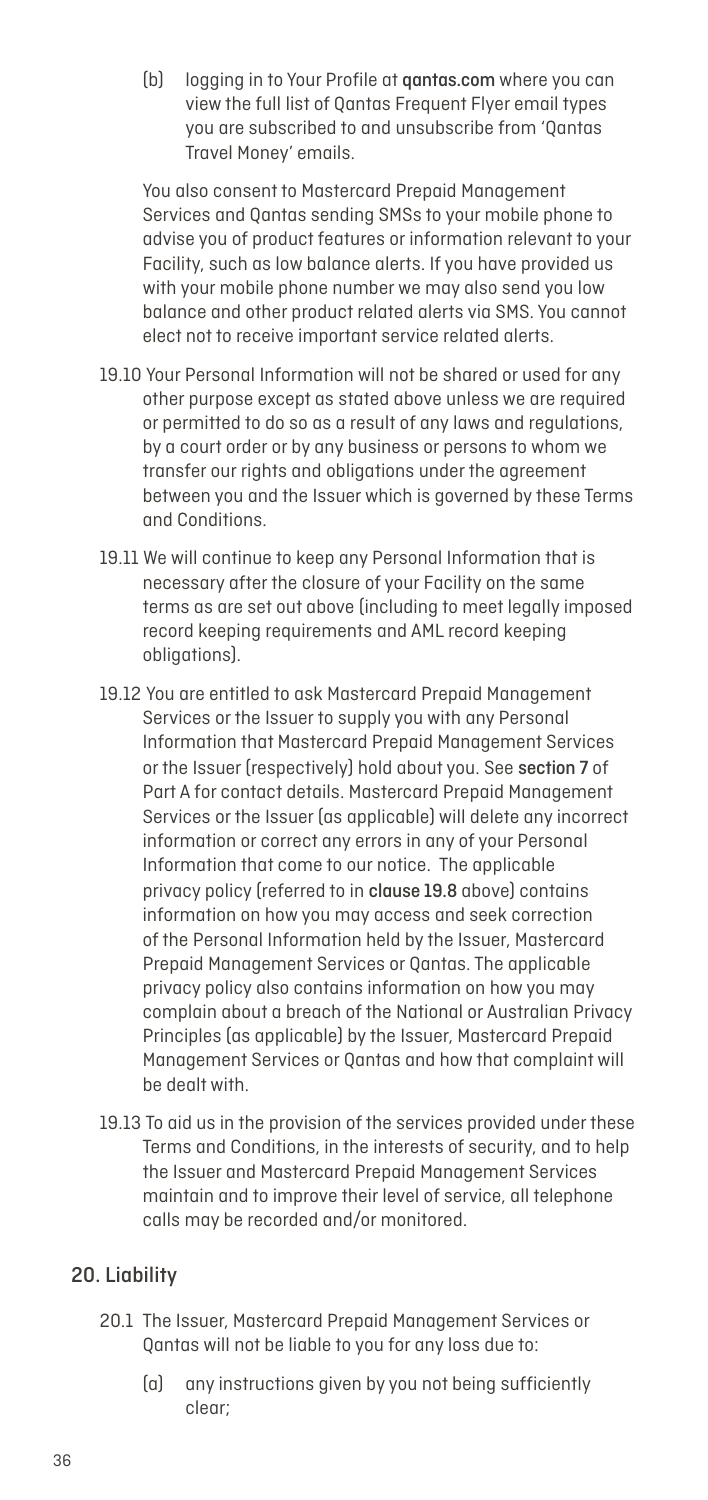- (b) any failure by you to provide correct information;
- (c) any failure due to events outside our reasonable control;
- (d) any system failure or industrial dispute;
- (e) any ATM refusing to or being unable to accept the Facility;
- (f) the way in which any refusal to accept the Facility is communicated to you;
- (g) any indirect, special or consequential losses;
- (h) any infringement by you of any currency laws in the country where the Facility is issued or used;
- (i) any dispute between you and the supplier of any goods and/ or services purchased with the Facility;
- (i) our taking any action required by any government. federal or state law or regulation or court order; or
- (k) anything specifically excluded or limited elsewhere in these Terms and Conditions.
- 20.2 You are not liable for any loss caused by the failure of a system or equipment provided by any party to a shared electronic network to complete a transaction accepted by the system or equipment in accordance with your instructions. However, if you were aware, or should reasonably have been aware, that the system or equipment was unavailable or malfunctioning, our responsibility will be limited to:
	- (a) correcting any errors; and
	- (b) refunding any charges or fees imposed as a result.
- 20.3 Liability for Unauthorised Transactions will be determined according to the ePayments Code (see clause 14 above).
- 20.4 If you are a consumer, as defined by Part 2 of the Australian Securities and Investments Commission Act 2001, or any similar applicable law, these Terms and Conditions may include implied guarantees, conditions and warranties. You should not interpret anything in these Terms and Conditions as excluding, restricting or modifying any guarantee, condition or warranty which is implied by the Australian Consumer Law. Where we are liable for a breach of these Terms and Conditions, then our liability is limited to:
	- (a) the supplying of the services again; or
	- (b) the payment of the cost of having the services supplied again.
- 20.5 Qantas Travel Money is issued by the Issuer and administered by the Issuer and its service providers. Qantas shall in no way be liable to you for any failure of the Issuer to comply with these Terms and Conditions, and Qantas is not responsible or liable for provision of any benefit under these Terms and Conditions, except for provision of Qantas Points.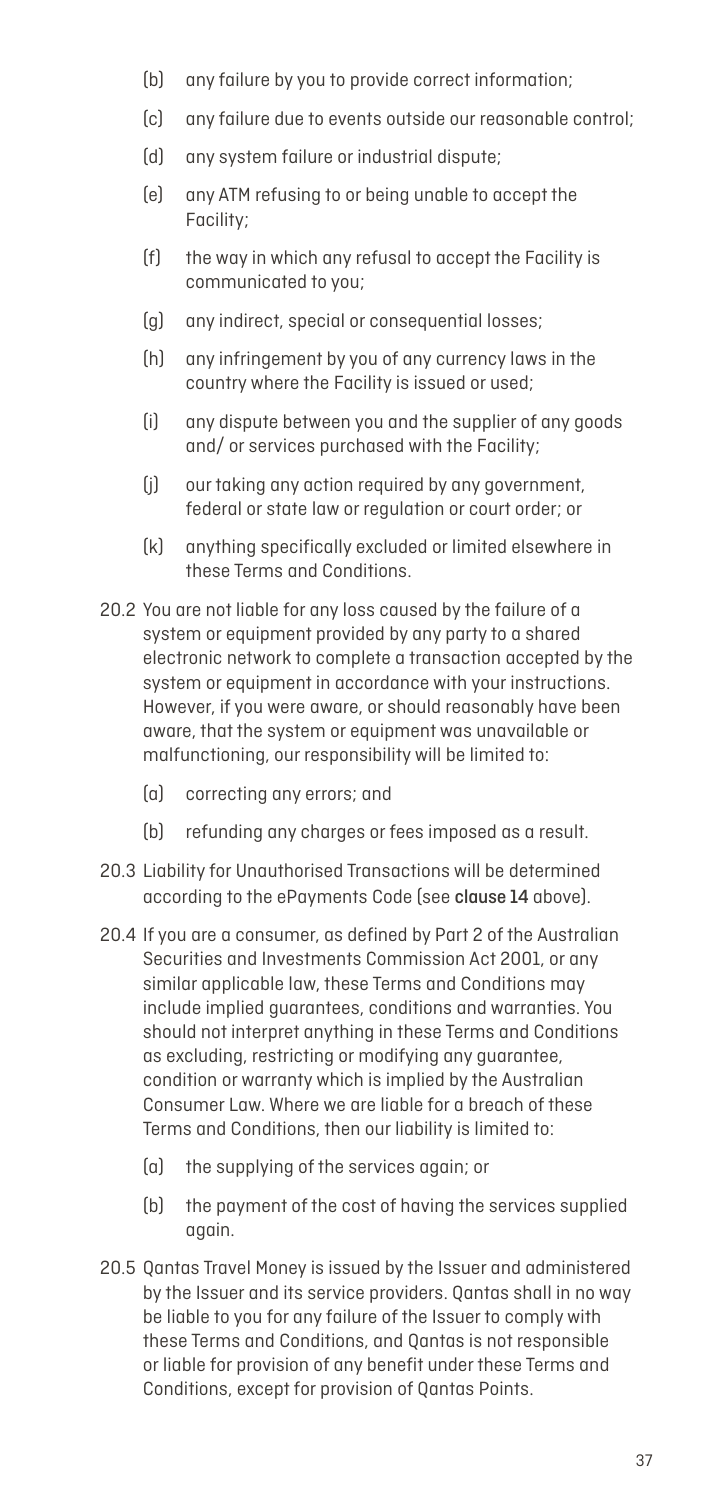## 21. Communications

- 21.1 You agree that, subject to applicable law and **clause 21.2** below, we will give all notices or other communications to you under or in connection with these Terms and Conditions by email to your email address last known to us or which you last gave us for sending notices and communications to you. It is your responsibility to ensure that we have your current email address for this purpose. We will not be responsible if you do not receive a communication as a result of not providing us with your current email address.
- 21.2 If a law prohibits the giving of notices or other communications by electronic communication, then subject to the requirements at law, we may give the notice or other communication either:
	- (a) by writing to you at your residential or postal address last known to us;
	- (b) by giving it to you personally or leaving it at your residential or postal address last known to us; or
	- (c) if the notice or communication is not personal to you (or if we do not have a current email address for you) – by publishing a notice in a newspaper circulating nationally in Australia or by posting on qantastravelmoney.com.
- 21.3 If we give a notice or other communication to you by email, the content of the notice or communication may be:
	- (a) set out in the body of the email;
	- (b) included as an electronic document attached to the email; or
	- (c) made available at My Account for retrieval by you (with the email advising you of this and of the general nature of the information, and giving you the ability to readily retrieve the information electronically. For example, by means of a link to My Account).
- 21.4 If we give a notice or other communication to you:
	- (a) by writing to you you are taken to have received it when it would be delivered in the ordinary course of the post;
	- (b) by giving it to you personally or leaving it for you you are taken to have received it on the day of delivery; or
	- (c) electronically you are taken to have received it on the day it is transmitted.
- 21.5 In addition to the ways set out in these Terms and Conditions, we may give you a notice or other communication by using any method allowed or required by a law or the ePayments Code. If a law or the ePayments Code requires us to use a particular method, we will do so.
- 21.6 You agree that, for the purpose of telephone communications originated or received by the Issuer, Mastercard Prepaid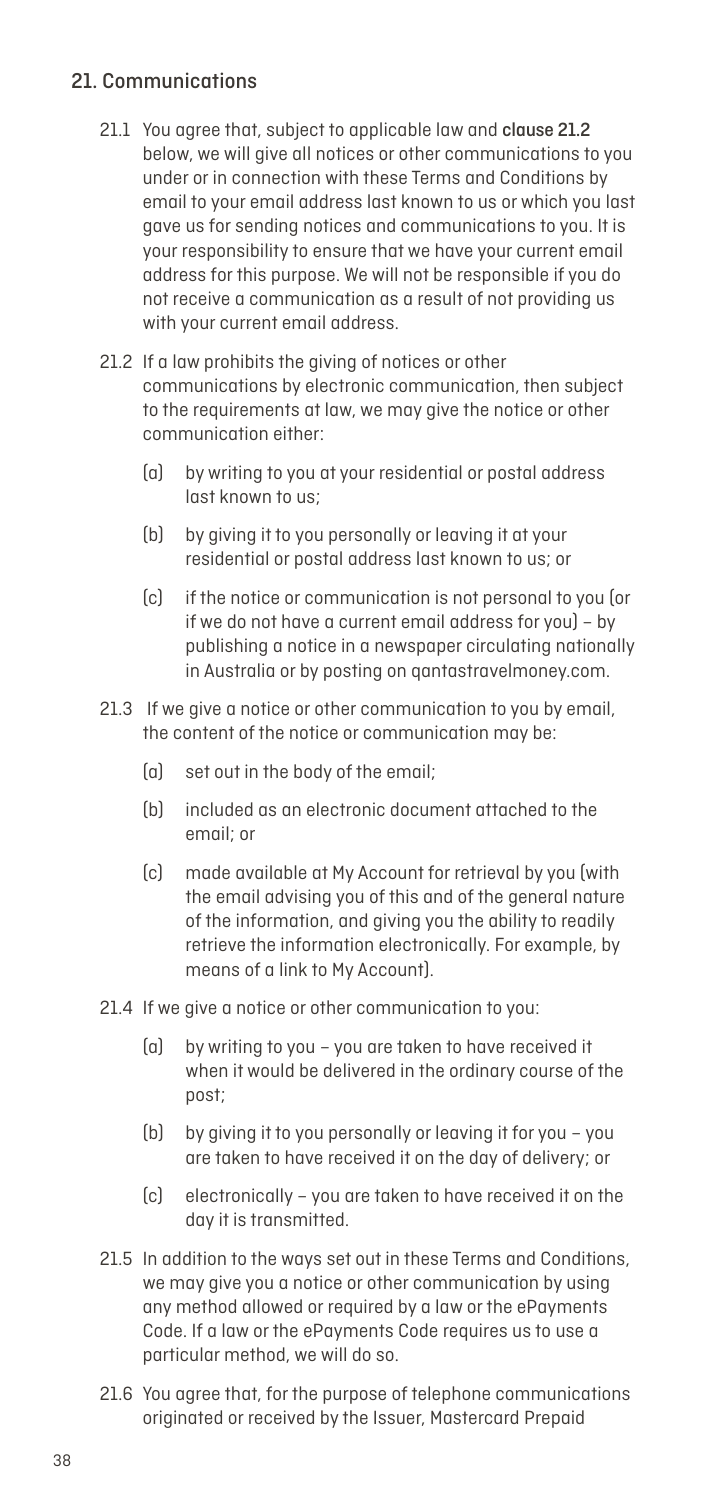Management Services or Qantas, and for the purpose of electronic communications received by the Issuer, Mastercard Prepaid Management Services or Qantas, the Issuer, Mastercard Prepaid Management Services or Qantas may verify your identity by reference to any or all of the Security Details.

#### 22. Governing Law

- 22.1 These Terms and Conditions and the Agreement between you and the Issuer, are governed by the laws of the State of New South Wales, Australia and any legal questions concerning the Terms and Conditions or the Agreement will be decided under those laws.
- 22.2 You submit to the non-exclusive jurisdiction of the courts of the jurisdiction in which you acquired the Facility to hear and determine any disputes or legal questions concerning these Terms and Conditions or the Agreement between you and the Issuer.